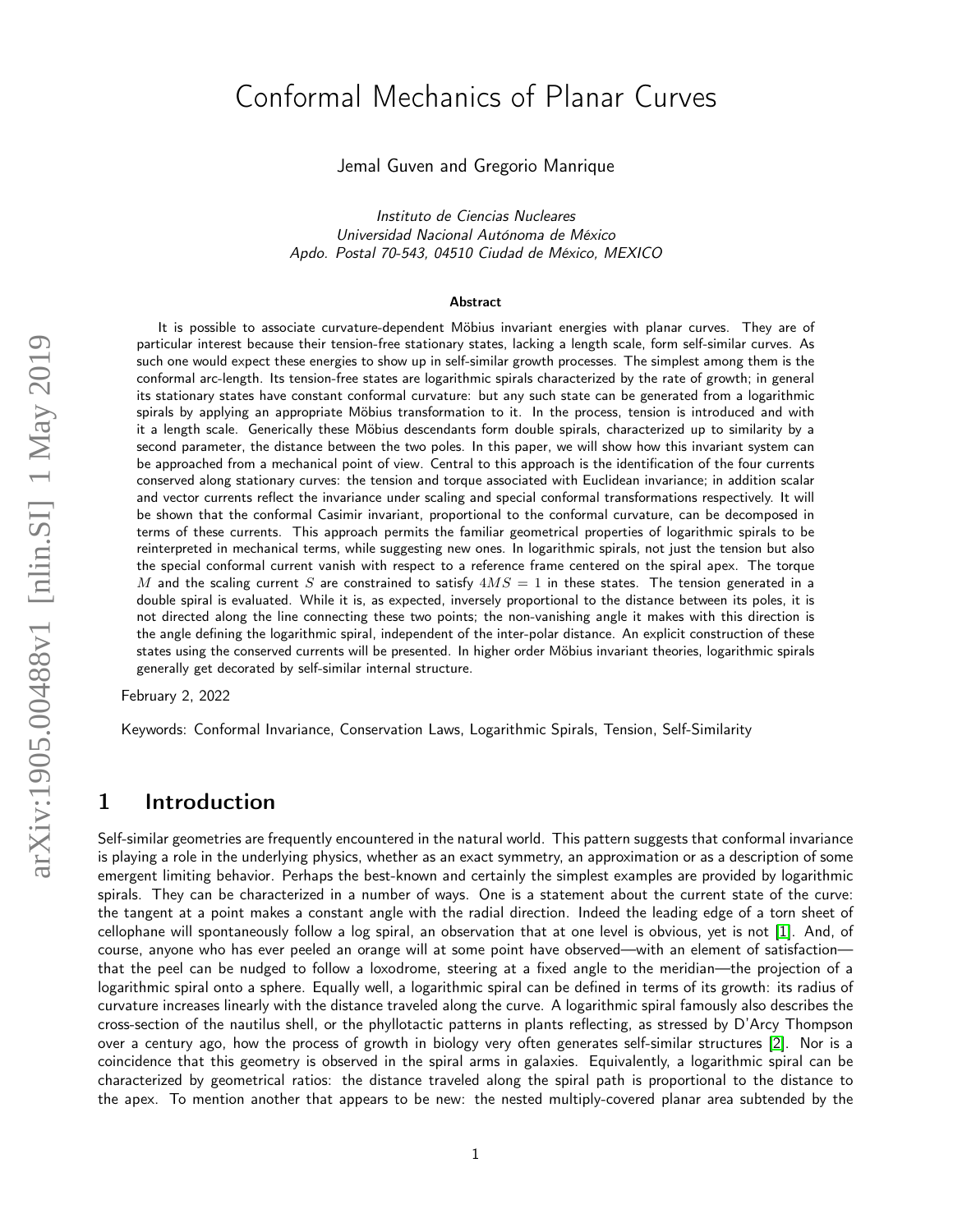radial vector is proportional to this squared distance traveled, as conveyed in Figure [1.](#page-1-0) Each of these identities is a consequence of a conservation law. The distance-area relationship, extraordinarily, turns out to be the one definition lending itself (with area replaced by projected area) to a higher dimensional generalization, which will be explored elsewhere [\[7\]](#page-23-0). This construction is illustrated in Figure 1. Remarkably each of these equivalent definitions implies self-similarly: the curve is reproduced if scaled and rotated appropriately.



<span id="page-1-0"></span>Figure 1: Two revolutions of a logarithmic spiral. As the spiral develops in an anti-clockwise fashion, the position vector from its apex sweeps out an expanding multiply-covered region, its area proportional to the square of the length of this vector. This is a direct consequence of the existence of a conserved special conformal discussed in section [8.1.](#page-12-0)

Logarithmic spiral crop up in the computer science literature ([\[3,](#page-22-2) [4\]](#page-22-3) provide examples). A logarithmic spiral is also conjectured to provide a solution to a problem of interest in computer science, dubbed Search for the shore: finding the *optimal* trajectory to reach a straight line from a point on the plane when neither its distance nor its orientation is known. It is clear that it must be a spiral; as such intersecting all lines. Assuming reasonably that the solution will be self-similar, Finch et al. showed that it must be a logarithmic spiral. A min-max argument is then used to complete the determination of the exponent [\[5,](#page-22-4) [6\]](#page-22-5). An interesting three-dimensional generalization is relevant when spatial analogues of logarithmic spirals are examined [\[7\]](#page-23-0). Apropos shores, the Booterstown Sand Spiral in Dublin Bay is an unexpected example of Spira Mirabilis [\[8\]](#page-23-1). The curious reader is encouraged to consult the Google satellite image before this ephemeral swerve of shore disappears into the bay.

Whenever scale invariance is manifest in a physical system, invariably an extra level of symmetry is lurking. For curves on the plane, the relevant extension is the Möbius group, consisting of similarities supplemented with inversions in circles and their compositions. From this point of view it is natural to construct an energy functional exhibiting this invariance. The simplest Möbius invariant of a planar curve is the *conformal* arc-length along it:

<span id="page-1-1"></span>
$$
H_0 = \int ds \, |\kappa'|^{1/2} \,, \tag{1}
$$

where  $\kappa$  is the Frenet curvature along the curve and prime denotes a derivative with respect to the Euclidean arc-length s. There are interesting discussions of this functional in references [\[9\]](#page-23-2) and [\[10\]](#page-23-3). The calculus of variations was first applied to Eq.[\(1\)](#page-1-1) by Liebmann [\[11\]](#page-23-4) and reexamined, after an appropriate hiatus, somewhat more recently in reference [\[12\]](#page-23-5). The critical points of  $H_0$  are logarithmic spirals and curves related to them by Möbius transformations, the compact double S-spirals and their hyperbolic limits, the latter arising when the center of inversion lies on the spiral. Symmetric examples are illustrated in Figure [2.](#page-2-0)

 $H_0$  may not be an obvious energy in a Euclidean setting. Be that as it may, the corresponding Euler-Lagrange equation is the simplest conformally invariant Euler-Lagrange equation, and it exhibits logarithmic spirals as solutions. The conformal arc-length is not just the simplest Möbius invariant associated with a curve, it is the only local Möbius invariant involving  $\kappa$  and its first derivative. In contrast, there is an infinite number of scale invariants, among them the interpolation between  $H_0$  and the rotation number:

<span id="page-1-2"></span>
$$
H_1 = \int ds \, (t\kappa^{\prime 2} + (1-t)\kappa^4)^{1/4} \,, \quad 0 \le t \le 1 \,.
$$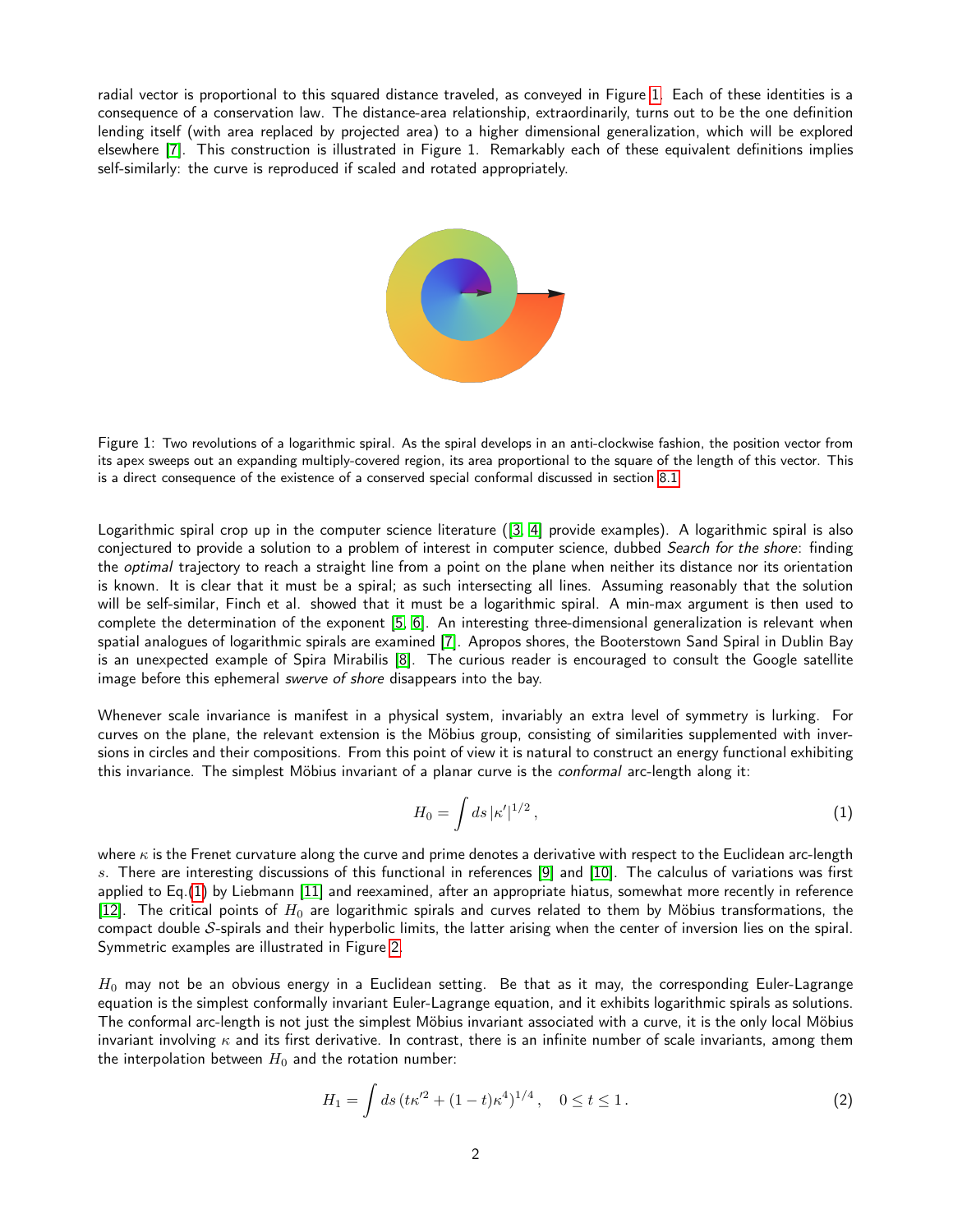

<span id="page-2-0"></span>Figure 2: (a) Logarithmic Spiral with tangent angle  $\alpha$ ; (b)  $Z_2$  symmetric double spiral; (c) hyperbolic counterpart. The conserved tension vector F (drawn to relative scale) is illustrated in cases (b) and (c), where it is non-vanishing. It does not generally lie parallel to the line connecting the two poles. The angle it makes with this direction is  $\pi/2 - \alpha$ . This identity will be derived in section [10.](#page-14-0)

While logarithmic spirals also occur, perhaps unexpectedly, as critical points of  $H_1$ , unlike the conformally invariant  $H_0$  such energies involve a degree of arbitrariness. There is also no conformal symmetry to be broken.

Our approach to treating  $H_0$  will be guided by the mechanical analog provided by the Euler Elastic bending energy, quadratic in  $\kappa$  [\[13,](#page-23-6) [14\]](#page-23-7). The reader is also referred to more recent work in [\[15\]](#page-23-8). Euler Elastic curves in three dimensions have also been the subject of intensive research; see, for example, [\[16,](#page-23-9) [17\]](#page-23-10); enjoying an unexpected revival due to applications in soft matter and biophysics where they describe semi-flexible polymers and thin filaments. In this context, Euler Elastica plays a central role in the rapidly growing area of research dubbed Extreme Mechanics.

The conformal arc-length, of course, differs in significant ways from the Euler energy; both the extra derivative and the fractional power suggest added complexity. This is offset, however, by the additional symmetry.

Translational invariance permits the Euler-Lagrange equations to be cast as a conservation law for the tension, F, which we identify as

<span id="page-2-2"></span>
$$
\mathbf{F} = \frac{1}{2} \left[ -(\kappa \mu)' \mathbf{t} + \mu'' \mathbf{n} \right],
$$
 (3)

where  ${\bf t}$  and  ${\bf n}$  are the tangent and normal vectors, and  $\mu=|\kappa'|^{-1/2}.$  While  ${\bf F}$  is not itself conformally invariant, the Euler-Lagrange equations  ${\bf F}'=0$  are. They are also completely equivalent to the constancy of the conformally invariant curvature,

<span id="page-2-1"></span>
$$
\mathcal{K} = \frac{1}{8\kappa'^3} \left[ 4\kappa' \left( \frac{d^2}{ds^2} - \kappa^2 \right) \kappa' - 5 \kappa''^2 \right]. \tag{4}
$$

The torque, associated with rotational invariance, is orthogonal to the plane and given by

<span id="page-2-4"></span><span id="page-2-3"></span>
$$
M = (\mathbf{X} \times \mathbf{F}) \cdot \mathbf{k} + \mu'/2, \tag{5}
$$

where the Cartesian description of the arc-length parametrized curve is given by the map,  $s \to \mathbf{X}(s)$ , and k is a unit vector orthogonal to the plane. Noether's theorem can also be used to complete the construction of the scaling and vector-valued special-conformal currents,  $S$  and  $G$ , associated with the additional Möbius symmetry,

$$
S = \mathbf{F} \cdot \mathbf{X} + \kappa \mu / 2; \tag{6a}
$$

$$
\mathbf{G} = \mu' \mathbf{X}_{\perp} - |\mathbf{X}|^2 \mathbf{F} + 2S \mathbf{X} - \mu \mathbf{n}, \qquad (6b)
$$

where

<span id="page-2-5"></span>
$$
\mathbf{X}_{\perp} = (\mathbf{X} \cdot \mathbf{t}) \mathbf{n} - (\mathbf{X} \cdot \mathbf{n}) \mathbf{t}.
$$
 (7)

Neither  $S$  nor  $G$  possess Euler counterparts. Notably, none of the currents are invariant under the conformal symmetry.

The approach we will adopt to mitigate the burden of having to confront higher derivatives (in this case three)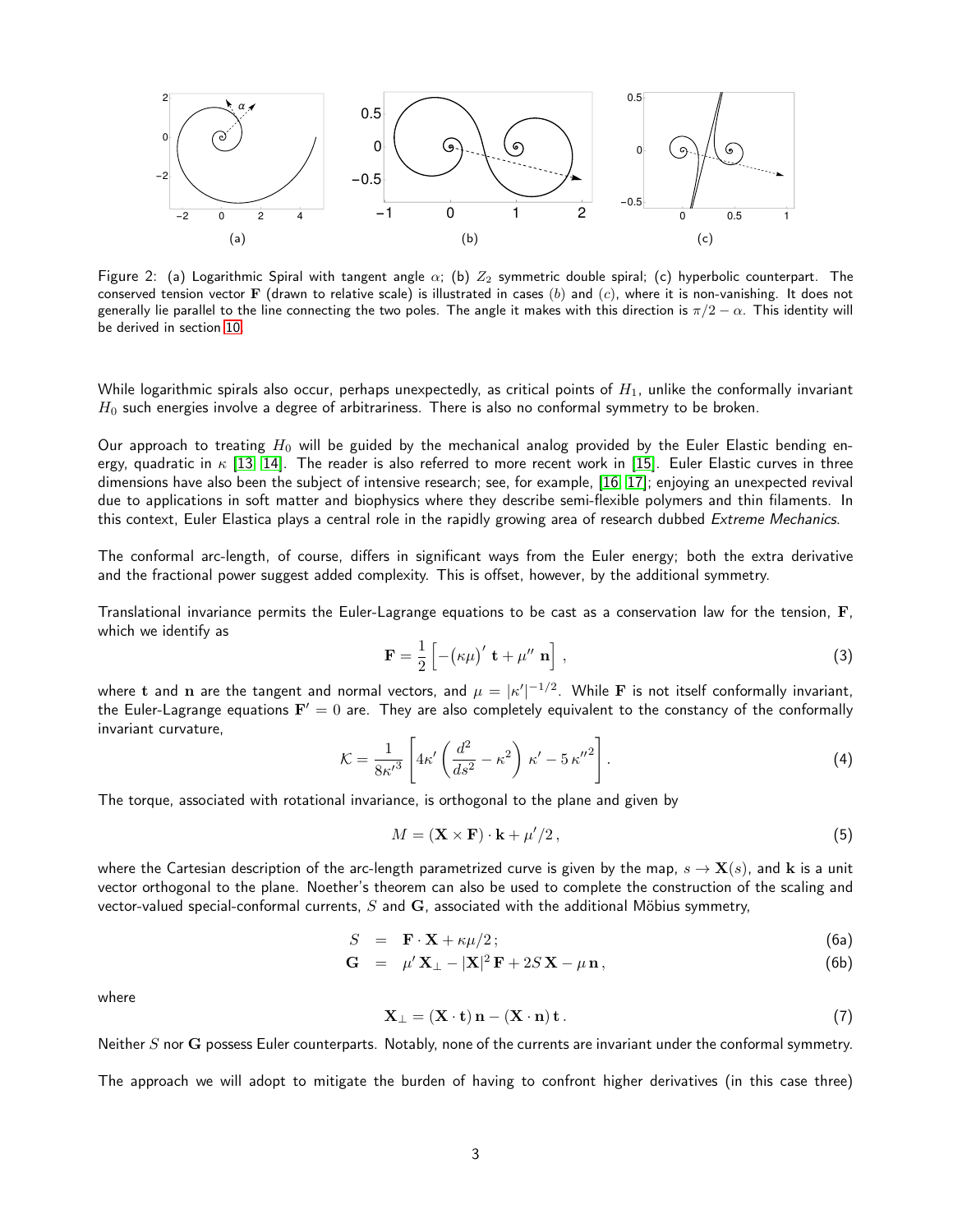in the calculus of variations is the method of auxiliary variables [\[18\]](#page-23-11). Interestingly, the conserved currents in Möbius invariant theories higher order in derivatives, such as the natural conformal bending energy

<span id="page-3-0"></span>
$$
H_B = \int ds \, |\kappa'|^{1/2} \, \mathcal{K}^2 \,, \tag{8}
$$

quadratic in the conformal curvature [\(4\)](#page-2-1), and fifth-order in derivatives, can be constructed with unexpected facility using this approach.

An intriguing property of scale invariant energies is that this invariance alone completely determines the tangential tension; reparametrization invariance then completely fixes the normal tension, completing the construction of F. Modulo similarities, stationary states are characterized by the constants  $M$  and  $S$ . The conservation of the four currents can be combined to provide a first order ordinary differential equation determining the trajectories of stationary states.

The conformal curvature K is identified as the Casimir invariant of the Möbius group, conserved in equilibrium. Whereas  ${\bf F}^2$  is invariant under the Euclidean group, it is *not* under the Möbius group. We show that  ${\cal K}$  is quadratic in the four conserved (but not invariant) currents:  $\mathcal{K}/2 = \mathbf{F}\cdot\mathbf{G} - S^2 + \mathbf{M}^2.$ 

There is a logarithmic spiral for each constant value of  $K$ . In these states the tension vanishes. The existence of non-trivial tension-free states is unusual in physics: the only tension-free open Euler elastic curves are straight lines. The tension comes with a dimension. If it vanishes, so also does G if referred to a specific point, identified as the spiral apex. As a consequence, the corresponding curve charactered by the dimensionless  $S$  and  $M$  does not possess a length scale. From this mechanical point of view, logarithmic spirals are self-similar because the tension within them vanishes. Indeed, they are the only self-similar stationary states of the energy  $(1)$  with S and M constrained to satisfy  $4MS = 1$ , and as such characterized completely by S, a measure of how rapidly the spiral unwinds. The remarkable geometry notwithstanding, logarithmic spirals exhibit no internal structure.

While the invariance of the energy implies the degeneracy of the Möbius descendants of logarithmic spirals, tension will be generated in these states. The pattern of its generation is not, however, obvious: while the magnitude is inversely proportional to the distance between the poles of these double spirals, the tension is not directed along the line connecting the two poles as illustrated in Figure [2.](#page-2-0) The direction of F is not the *obvious* direction but reflects the chirality of the logarithmic progenitor. Nor does it vanish when the conformal curvature K, defined by Eq.[\(4\)](#page-2-1), does.

In general, the tension-free states associated with higher-order invariants, such as the bending energy [\(8\)](#page-3-0) will exhibit additional structure consistent with self-similarity. This paper establishes the groundwork for investigating how logarithmic spirals get decorated in such theories.

### 2 Möbius invariant energies for curves

Consider an arc-length parametrized curve  $s \to \mathbf{X}(s)$  on the Euclidean plane with the inner product between two vectors denoted by a centerdot separating them. Let t be the unit tangent vector to this curve.  $t = X'$  where prime denotes a derivative with respect to arc-length, and let  ${\bf n}$  be its normal (with  $n^i=\epsilon^{ij}t^j).$  Then

<span id="page-3-2"></span>
$$
\mathbf{t}' = -\kappa \, \mathbf{n}; \quad \mathbf{n}' = \kappa \, \mathbf{t} \,, \tag{9}
$$

where  $\kappa$  is the Frenet curvature. Modulo Euclidean motions, the curve is completely determined by  $\kappa$ .

We are interested specifically in associating a Möbius invariant energy with each suitably differentiable curve. It must first of all be Euclidean invariant. As such, it can be expressed in terms of the Frenet curvature and its derivatives. Thus, without loss of generality, such an energy can be cast in the form

<span id="page-3-1"></span>
$$
H[\mathbf{X}] = \int ds \, \mathcal{H}(\kappa, \kappa', \dots) \,, \tag{10}
$$

where the ellipsis represents possible higher derivatives.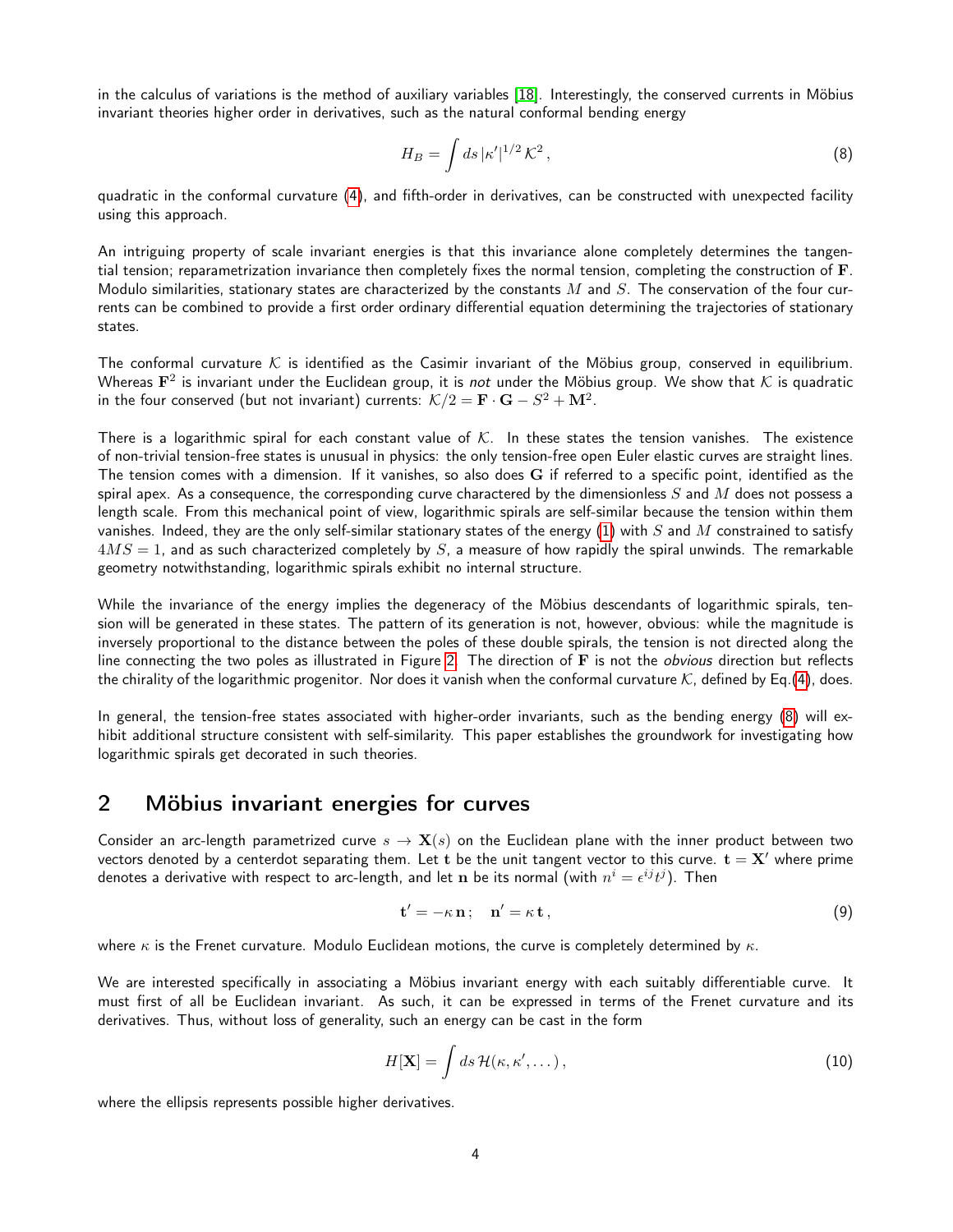#### <span id="page-4-5"></span>2.1 Möbius Invariants

It is not hard to show that there is no non-trivial Möbius invariant energy constructed using  $\kappa$  alone.<sup>[1](#page-4-0)</sup> The simplest non-trivial Möbius invariant involves  $\kappa'$ ; indeed the only such invariant is proportional to the conformal arc-length given by Eq.[\(1\)](#page-1-1). To understand why, it is useful to possess a systematic approach to constructing invariants under Möbius transformations, the compositions of inversions in circles, Euclidean motions and scalings. The non-trivial element is inversion. We will consider inversion in a unit circle centered at the origin, avoiding the explicit use of complex variables in favor of a language that admits a generalization to higher dimensions. In view of this, we will take liberties and use the technically correct Möbius and conformal interchangeably. The point  $X$  on the curve maps to the point  $\bar{\bf X}={\bf X}/{\bf |X|^2};$  We now introduce the linear operator  $\rm R_{\bf X}$  representing a reflection in the line passing through the origin, orthogonal to  $\hat{\mathbf{X}}$ ,

<span id="page-4-4"></span>
$$
R_{\mathbf{X}} = 1 - 2\hat{\mathbf{X}} \otimes \hat{\mathbf{X}}.
$$
 (11)

The tangent and normal vectors transform  $\bf t\to |X|^2R_X\bf t$ ,  $\bf n^I\to -|X|^2R_X\bf n^I$  (the latter with a minus sign). It follows that the arc-length transforms by

<span id="page-4-1"></span>
$$
ds \to d\bar{s} = ds/|\mathbf{X}|^2. \tag{12}
$$

As for the curvature, we find  $\kappa \to \bar{\kappa}$ , where

<span id="page-4-6"></span>
$$
\bar{\kappa} = -|\mathbf{X}|^2 \left( \kappa - 2 \left( \mathbf{X} \cdot \mathbf{n} \right) / |\mathbf{X}|^2 \right) . \tag{13}
$$

This identity is derived in the appendix.

Unlike  $\kappa$  itself, its first derivative is a primary field (transforming homogeneously) with weight  $|X|^4$ . This is because

<span id="page-4-2"></span>
$$
\frac{d\bar{\kappa}}{d\bar{s}} = -|\mathbf{X}|^2 \left( |\mathbf{X}|^2 \kappa - 2 (\mathbf{X} \cdot \mathbf{n}) \right)'
$$
  
= -|\mathbf{X}|^4 \kappa'. (14)

It follows as a consequence of Eqs.[\(12\)](#page-4-1) and [\(14\)](#page-4-2) that the conformal arc-length  $H_0[\mathbf{X}]$ , defined by Eq.[\(1\)](#page-1-1), is a Möbius invariant of planar curves.

#### <span id="page-4-3"></span>2.2 Conformal Curvature

Let us now examine how  $\kappa''$  and higher derivatives transform under inversion. A straightforward calculation leads to

$$
\frac{d^2 \bar{\kappa}}{d\bar{s}^2} = |\mathbf{X}|^6 \kappa'' + 4|\mathbf{X}|^4 (\mathbf{X} \cdot \mathbf{t}) \kappa';\tag{15}
$$

thus the conformally transformed second derivative is a linear combination of first and second derivatives. As we will see in section [7.2,](#page-11-0) there are no invariants involving  $\kappa$  and its first two derivatives. While the third derivative transforms in an even more complicated way, to wit

$$
\frac{d^3 \bar{\kappa}}{d\bar{s}^3} = |\mathbf{X}|^8 \kappa''' + 10|\mathbf{X}|^6 (\mathbf{X} \cdot \mathbf{t}) \kappa''
$$
  
+4|\mathbf{X}|^4 \Big[ 4(\mathbf{X} \cdot \mathbf{t})^2 + |\mathbf{X}|^2 [1 - \kappa (\mathbf{X} \cdot \mathbf{n})] \Big] \kappa', \t(16)

there exists a Möbius invariant involving  $\kappa$  and its first three derivatives. One can confirm that

$$
4\kappa' \left(\frac{d^2}{ds^2} - \kappa^2\right) \kappa' - 5\kappa''^2 \tag{17}
$$

is a primary field transforming with conformal weight  $|{\bf X}|^{12}$  so that, on taking ratios, the conformal curvature [\(4\)](#page-2-1) is identified as a conformal scalar [\[9\]](#page-23-2). The curve needs to be five-times differentiable.

<span id="page-4-0"></span><sup>&</sup>lt;sup>1</sup>The invariant linear in curvature is the rotation number, a topological invariant.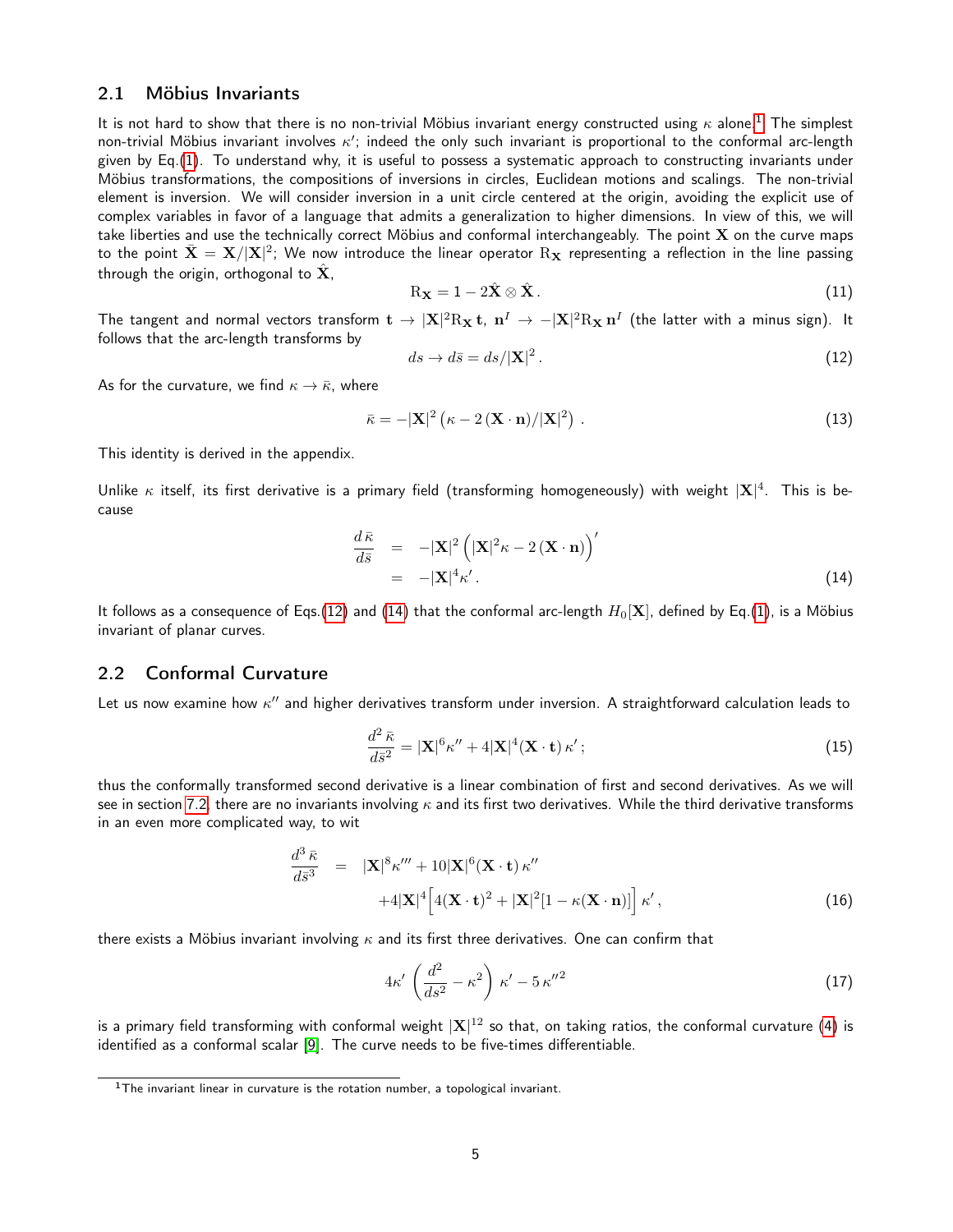In terms of the variable  $\mu=\kappa'^{-1/2}$ , transforming—like arc-length—with weight  $|{\bf X}|^{-2}$ , the conformal curvature is given by

<span id="page-5-0"></span>
$$
\mathcal{K} = -\mu \left( \frac{d^2}{ds^2} + \kappa^2 / 2 \right) \mu + (\mu')^2 / 2, \qquad (18)
$$

without the denominator. It is well known that  $K$  completely specifies the curve up to Möbius transformations [\[19\]](#page-23-12).

In section [4,](#page-7-0) we will see that the Euler-Lagrange derivative of the conformal arc-length is proportional to  $K'$ ; higher order invariants will appear in the Euler-Lagrange derivative of higher order energies such as the conformal bending energy, [\(8\)](#page-3-0).

### <span id="page-5-1"></span>3 Conserved tension and critical points of curvature energies

We now possess a procedure for constructing local conformally invariant energies for curves. We next examine the response of these invariants to deformations of the curves. Any two geometries related by a Möbius transformation will possess the same energy. Thus if one of them describes a critical point of this energy (so that it represents an equilibrium), then so does the other. But from the Euclidean point of view, in which the physics they represent is invariably interpreted, the two can be very different. In particular, the tension within the two will generally differ.

The first task is to derive the Euler-Lagrange equations describing the equilibrium curves.

We will exploit the method of auxiliary variables [\[18\]](#page-23-11). While originally introduced to examine energies quadratic in curvature, there is no obstacle to accommodating energies involving higher derivatives. In this framework, the Euler-Lagrange equation describing equilibrium curves is phrased, modulo reparametrization invariance, in terms of the conservation of tension along these curves. From a conformal point of view, this is unusual: the Euler-Lagrange equations are conformally invariant; the tension is not. Of particular interest will be tension-free curves. There is no length scale associated with such curves and they will form self-similar patterns. There are no (non-trivial) analogs of such states for Euler elastica. For conformal arc-length these turn out to be logarithmic spirals; in general, additional internal structure makes an appearance.

To continue, let us examine the behavior of the energy under small deformations. Let  $X \to X + \delta X$ . Modulo boundary terms, the change in the energy,  $H[X]$ , can always be cast in the form

<span id="page-5-3"></span>
$$
\delta H[\mathbf{X}] = \int ds \, \mathcal{E}_{\perp} \, \mathbf{n} \cdot \delta \mathbf{X} \,. \tag{19}
$$

Critical points are characterized by the Euler-Lagrange equation:  $\mathcal{E}_\perp=0$ . There is no corresponding tangential derivative  $\approx \mathcal{E}_{\parallel}$  t  $\cdot \delta X$ . This is a consequence of the reparametrization invariance of the energy  $H[X]$  and the identification of tangential deformations with reparametrizations at first order which together imply  $\mathcal{E}_{\parallel} = 0$ .

Consider, more generally, any functional  $H[X]$  defined on an arc-length parametrized curve that can be cast in the form  $(10)$ . The Frenet curvature is of course a composite variable constructed out of  $X$ . It is, however, possible and very useful to treat  $\kappa$  as an independent variable in its own right; we do this by imposing the steps in its construction in terms of  $X$  as constraints using Lagrange multipliers. Thus we construct the functional

<span id="page-5-2"></span>
$$
H_C[\mathbf{X},\dots] = H[\kappa] + \int ds \left[ \frac{1}{2} T(1 - \mathbf{t} \cdot \mathbf{t}) - H_\kappa(\kappa - \mathbf{t} \cdot \mathbf{n}') \right] + \int ds \left[ \frac{1}{2} \lambda (\mathbf{n}^2 - 1) - f(\mathbf{n} \cdot \mathbf{t}) + \mathbf{F} \cdot (\mathbf{t} - \mathbf{X}') \right],
$$
(20)

where the constraints are imposed by the Lagrange multipliers T,  $H_{\kappa}$ ,  $\lambda$ , f and F. The skeptical reader, unfamiliar with this approach or inclined to balk at what might appear to be a gratuitous proliferation of variables, should attempt to derive the Euler-Lagrange derivative the straightforward way tracing the effect of the deformation of the position vector along the curve on the curvature and its derivatives. As the number of derivatives rises the appeal of this approach very quickly loses its luster. We know.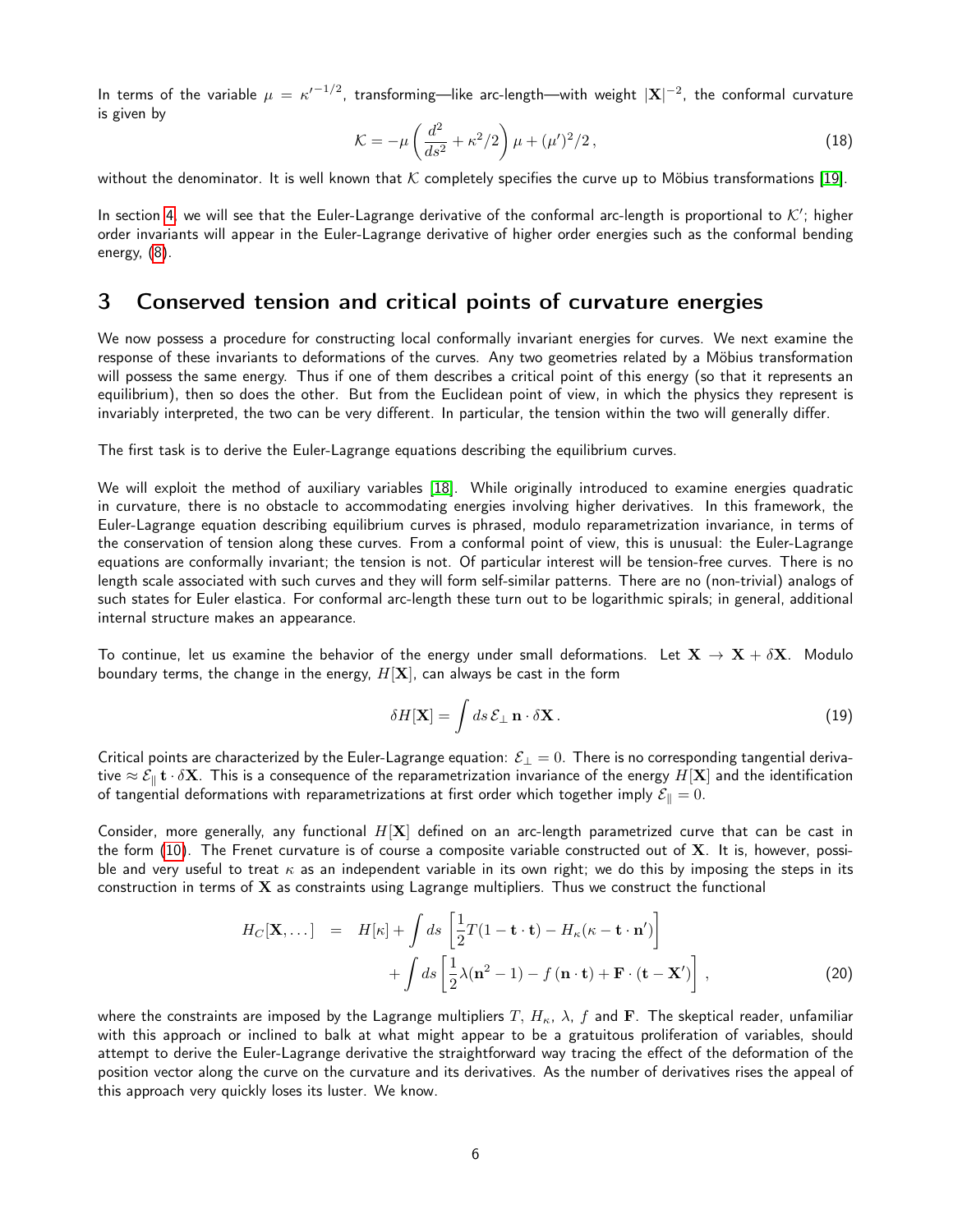The Euler-Lagrange equations for t and  $n$  identify the tension  $\bf{F}$  along the curve to be given by

<span id="page-6-3"></span>
$$
\mathbf{F} = (T - H_{\kappa} \kappa) \mathbf{t} - H_{\kappa}' \mathbf{n}.
$$
 (21)

The Euler-Lagrange equations for  $\kappa$  identifies  $H_\kappa$  as the Euler Lagrange derivatives of the unconstrained functional  $H[\kappa]$  with respect to  $\kappa$ :

$$
H_{\kappa} = \frac{\delta H}{\delta \kappa} \,. \tag{22}
$$

In the framework we have introduced, the functions  $X$  appear only in the tangency constraint.  $H_C$  is stationary with respect to variations of  $X$  when

<span id="page-6-1"></span><span id="page-6-0"></span>
$$
\mathbf{F}' = 0\,,\tag{23}
$$

or  $\bf{F}$  is a constant vector along the curve.  $\bf{F}$ , as the response of the energy to translations of the end points, can be identified as the tension in the curve and it is constant along the curve.

Let

<span id="page-6-9"></span>
$$
\mathbf{F} = F_{\parallel} \mathbf{t} + F_{\perp} \mathbf{n} \,. \tag{24}
$$

The conservation law [\(23\)](#page-6-0) can now be recast in terms of its normal and tangential projections:

$$
\mathcal{E}_{\perp} := F'_{\perp} - \kappa F_{\parallel} = 0; \tag{25a}
$$

$$
\mathcal{E}_{\parallel} := F_{\parallel}' + \kappa F_{\perp} = 0. \tag{25b}
$$

Eq.[\(25\)](#page-6-1)(b) implies that the normal projection of the tension  $F_{\perp}$  is completely determined by  $F_{\parallel}$ . Modulo this equation, the Euler-Lagrange derivative with respect to X, given by the right hand side of Eq.[\(25\)](#page-6-1)(a), is cast completely in terms of  $F_{\parallel}$ :

<span id="page-6-2"></span>
$$
\mathcal{E}_{\perp} = -\left[\frac{1}{\kappa}F_{\parallel}'\right]' - \kappa F_{\parallel}\,,\tag{26}
$$

independent of the specific model. If  $F_{\parallel} = 0$ , then  $F_{\perp} = 0$  as well, and Eq.[\(26\)](#page-6-2) is satisfied identically.

We will see in section [7.1](#page-10-0) that when H is scale invariant, not just the functional form of  $F_{\perp}$  but also that of  $F_{\rm \parallel}$  itself is constrained.

### <span id="page-6-6"></span>3.1 Reparametrization invariance and  $\mathcal{E}_{\parallel} = 0$

Our framework exploits the arc-length parametrization of the curve. The price paid is the breaking of manifest reparametrization invariance. As we will see, a consequence is that the tangential Euler-Lagrange equation is no longer satisfied identically. Its new role is to determine the multiplier  $T$  imposing the unitary constraint on the tangent vector, which flags  $s$  as arc-length.

To determine T, let us use the definition of  $F_{\parallel}$  and  $F_{\perp}$  in Eq.[\(21\)](#page-6-3) to recast Eq.[\(25\)](#page-6-1)(b) in the form

<span id="page-6-8"></span>
$$
(T - 2H_{\kappa}\kappa)' + H_{\kappa}\kappa' = 0.
$$
\n(27)

Using the definition of  $H_\kappa$  as the Euler-Lagrange derivative with respect to  $\kappa$ , we can show that T is given by

<span id="page-6-5"></span>
$$
T = -\mathcal{H} + 2H_{\kappa}\kappa + P_{\kappa}\kappa' + P_{\kappa'}\kappa'' + P_{\kappa''}\kappa''' + \cdots, \qquad (28)
$$

where, admitting a dependence on  $\kappa$  and its first three derivatives, $^2$  $^2$  the  $P$ s appearing in Eq.[\(28\)](#page-6-5) are given by

<span id="page-6-7"></span>
$$
P_{\kappa} = \left(\frac{\partial \mathcal{H}}{\partial \kappa'}\right) - \left(\frac{\partial \mathcal{H}}{\partial \kappa''}\right)' + \left(\frac{\partial \mathcal{H}}{\partial \kappa'''}\right)''
$$
  
\n
$$
P_{\kappa'} = \left(\frac{\partial \mathcal{H}}{\partial \kappa''}\right) - \left(\frac{\partial \mathcal{H}}{\partial \kappa'''}\right)',
$$
  
\n
$$
P_{\kappa''} = \frac{\partial \mathcal{H}}{\partial \kappa'''}.
$$
\n(29)

<span id="page-6-4"></span> $2$ Only  $P_{\kappa}$  is non-vanishing for conformal arc-length. But it is not an idle exercise to admit this dependence if we are interested in examining energies involving the conformal curvature.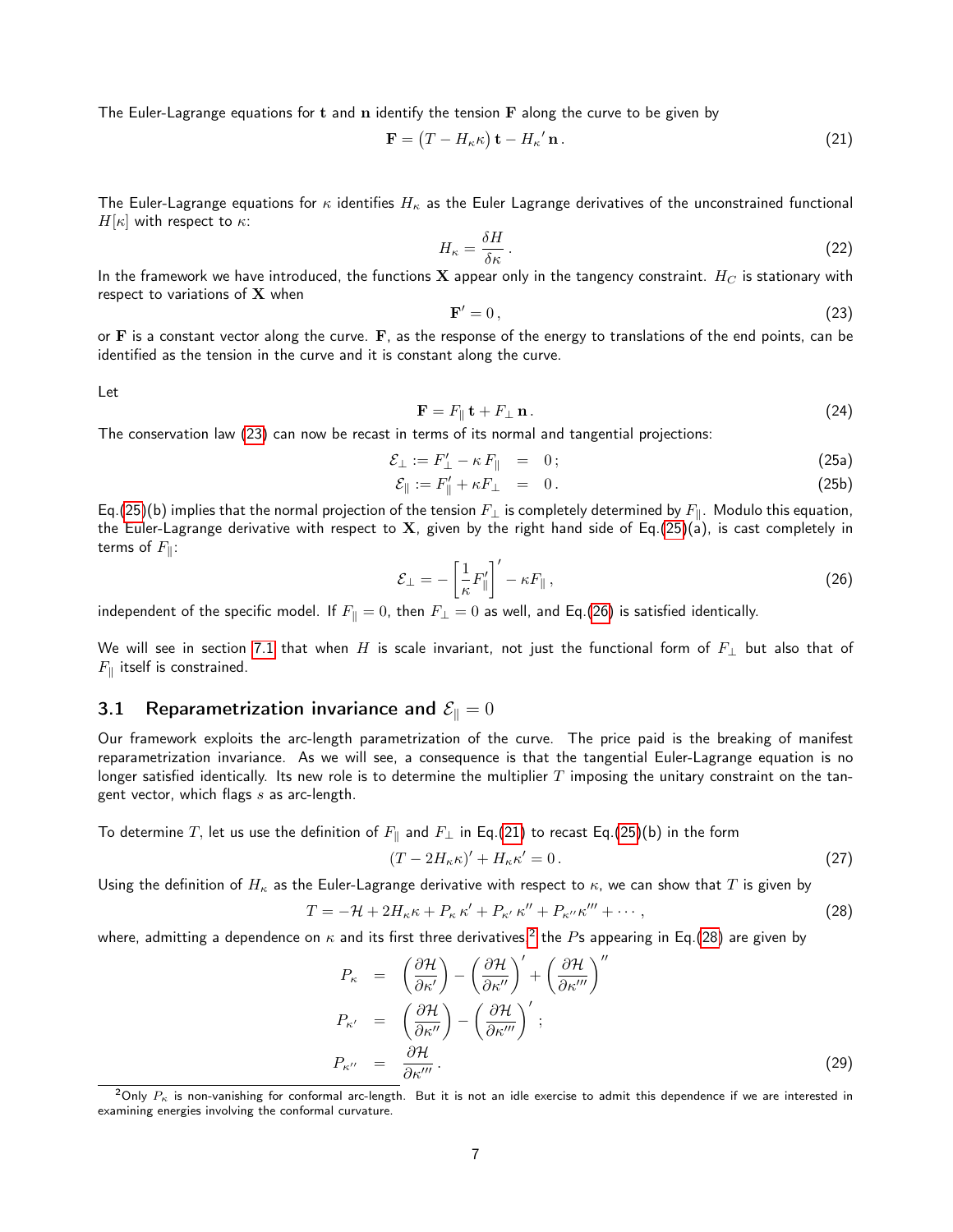We can now write the tangential tension as

<span id="page-7-1"></span>
$$
F_{\parallel} = T - H_{\kappa}\kappa = -\mathcal{H} + H_{\kappa}\kappa + P_{\kappa}\kappa' + P_{\kappa'}\kappa'' + P_{\kappa''}\kappa'''.
$$
\n
$$
(30)
$$

It is perhaps surprising that the solution of the equation  $\mathcal{E}_{\parallel}=0$  in favor of  $T$  is completely tractable independent of the specific model being examining. If the reader prefers, they can evaluate  $T$  directly imitating the treatment of surfaces [\[18\]](#page-23-11); in this approach, the reparametrization invariance is manifest, and T is identified as a one-dimensional metric stress. Viewed this alternative way, the identity [\(25\)](#page-6-1)(b) becomes tautological, a Bianchi identity. The two approaches end up, of course, in the same place. The identification of  $T$  restores the manifest reparametrization invariance that was temporarily suspended in choosing  $s$  to parametrize the curve.

We will see that in scale invariant theories, the steps taken in section [\(3.1\)](#page-6-6) are obviated; this is because the tangential stress is completely determined by the scaling current without any reference to the multiplier,  $T$ .

## <span id="page-7-0"></span>4 Conformal arc-length and tension

If H is a function only of  $\kappa'$ , the tangential tension [\(30\)](#page-7-1) reduces to

$$
F_{\parallel} = -\mathcal{H} + H_{\kappa} \kappa + \left(\frac{\partial \mathcal{H}}{\partial \kappa'}\right) - \kappa'.
$$
 (31)

In particular, if  $\mathcal{H}(\kappa')=\kappa'^{1/2}$ , then  $F_{\parallel}=-\big(\kappa\mu\big)'/2$ , where  $\mu=\kappa'^{-1/2}$  introduced in section [\(2.2\)](#page-4-3). Using Eq.[\(25\)](#page-6-1)(b) to cast  $F_{\perp}$  in terms of  $F_{\parallel}$ , we find

<span id="page-7-2"></span>
$$
\mathbf{F} = \frac{1}{2} \left[ -(\kappa \mu)' \mathbf{t} + \frac{1}{\kappa} (\kappa \mu)'' \mathbf{n} \right]
$$
  
=  $\frac{1}{2} \left[ -(\kappa \mu)' \mathbf{t} + \mu'' \mathbf{n} \right],$  (32)

the latter expression coinciding with Eq.[\(3\)](#page-2-2).

#### 4.1  $\mathcal K$  is constant in equilibrium:

We now establish the relationship between the Euler-Lagrange derivative of  $H_0$  with respect to X and the conformal curvature, K. Substituting the expression for F given on the second line in Eq.[\(32\)](#page-7-2) into Eq.[\(26\)](#page-6-2), we find that

$$
2\mu \mathcal{E}_{\perp} = \mu \mu''' + \kappa \mu (\kappa \mu)'
$$
  
=  $(\mu \mu'' - \mu'^2 / 2 + (\kappa \mu)^2 / 2)'$ . (33)

We thus establish the identity

<span id="page-7-3"></span>
$$
\mathcal{E}_{\perp} = -\frac{1}{2\mu} \mathcal{K}',\tag{34}
$$

using the definition of K in terms of  $\mu$  given by [\(18\)](#page-5-0).

Two geometrical consequences of the identity [\(34\)](#page-7-3) are the following:

$$
\int ds \,\mu \, \mathcal{E}_{\perp} = -\frac{1}{2} \int ds \,\mathcal{K}' \,, \tag{35}
$$

and thus this new invariant is completely determined by the boundary conformal curvature. In addition,  $\int ds \, \sqrt{\mathcal{E}_{\perp}}$  is also a conformal invariant. It may not demand our immediate attention; intriguingly, however, the conformal curvature K plays the same role in this invariant as the one played by  $\kappa$  in the conformal arc-length.

In this context, it is worth revisiting the relationship between the Euler-Lagrange equation  $\mathcal{E}_\perp = 0$  and the conservation law,  ${\bf F}'=0$  established in section [3.](#page-5-1) Even though  $\bf F$  itself is not a primary field,  ${\cal E}_\perp$  is. In equilibrium, with  $\mathcal{E}_\perp=0$ ,  $\mathcal K$  is constant. The Euler-Lagrange equation thus partitions solutions into conformal equivalence classes, characterized by this constant. The way we will navigate this partition is to construct the conserved conformal currents which are then integrated (in section [8\)](#page-12-1). First stop is to examine the implications of the conservation law  ${\bf F}'=0,$ without further input from the remaining conservation laws.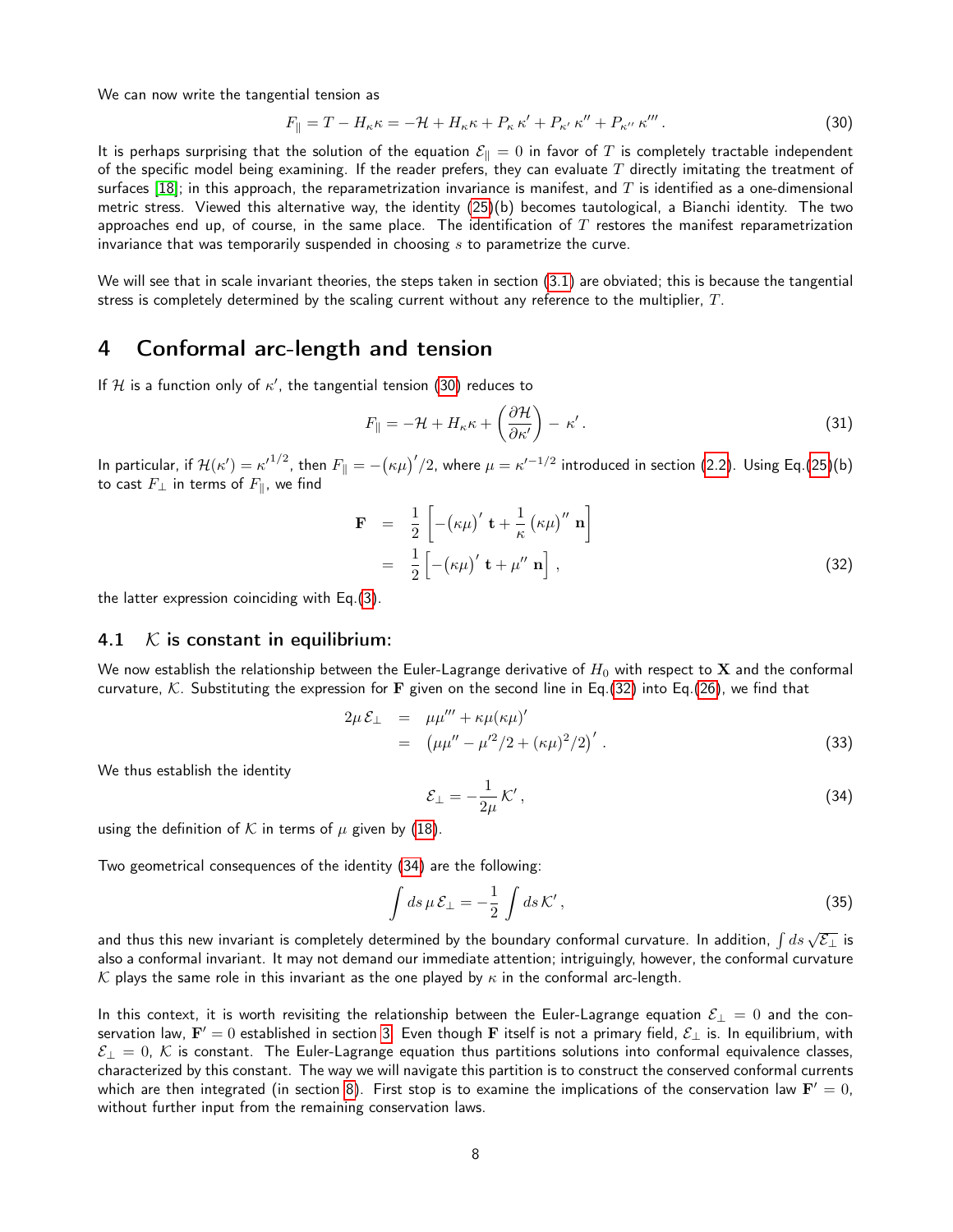### <span id="page-8-8"></span>4.2 Integrating  $\mathbf{F}' = 0$

Let the constant equilibrium tension be directed along the vector i:  $\mathbf{F} = F\mathbf{i}$ . The tangent and normal vector can be expressed in terms of their projections along the orthogonal vectors  ${\bf i}$  and  ${\bf j}$ ,  ${\bf t}=(X',Y')$  and  ${\bf n}=(Y',-X')$  where  $X = (X, Y)$ . Now, upon integration, the projection of F, given by Eq.[\(32\)](#page-7-2), onto t implies

<span id="page-8-0"></span>
$$
2(FX + M_1) = -\kappa \mu \,,\tag{36}
$$

where  $M_1$  is a constant of integration. As we will show, Eq.[\(36\)](#page-8-0) reproduces the conservation of the scaling current Eq.[\(54\)](#page-10-1) discussed in subsection [7.1.](#page-10-0) The projection onto  $n$  gives

<span id="page-8-1"></span>
$$
2(FY + M_2) = \mu',\tag{37}
$$

where  $M_2$  is a second constant of integration. As we will also show, Eq.[\(37\)](#page-8-1) reproduces the conservation of torque Eq.[\(53\)](#page-10-2) discussed in subsection [6.2.](#page-10-3) If  $F \neq 0$ , it is always possible to perform a translation along i so that the point where  $\kappa = 0$  lies at the origin and  $M_1 = 0$ .

Eqs.[\(36\)](#page-8-0) and [\(37\)](#page-8-1) together imply  $4|F\mathbf{X}+\mathbf{M}|^2={(\kappa\mu)}^2+{\mu'}^2$ , where we define  $(\mathbf{M}=(M_1,M_2)).$  The conservation of the tension subsumes the conservation laws associated with scaling and rotations. To complete the construction of equilibrium trajectories we will appeal to the special conformal current constructed in section [7.2.](#page-11-0) Let us first confirm that the only tension-free states are logarithmic spirals and examine their conformal curvature.

### <span id="page-8-6"></span>5 Tension-free states are logarithmic spirals

A necessary and sufficient condition that  $\mathbf{F}=0$  in equilibrium is that  $F_{\parallel}=0$ . This is because, modulo  $F_{\parallel}=0$ , Eq.[\(25\)](#page-6-1)(b) implies that  $F_{\perp} = 0$ . As we have seen, this is equivalent to the condition  $F_{\parallel} = -(\kappa \mu)' = 0$ , so that  $(S = -M_1$  in Eq.[\(36\)](#page-8-0))

<span id="page-8-5"></span>
$$
\frac{\kappa^2}{|\kappa'|} = 4S^2\,,\tag{38}
$$

where  $S$  is a constant we will identify with the conserved scaling current in section [7.1.](#page-10-0) The curvature along spirals with positive  $\kappa$  are

<span id="page-8-2"></span>
$$
\kappa = \frac{4S^2}{s},\tag{39}
$$

which describes a logarithmic spiral. Thus tension-free curves are identified as logarithmic spirals. There is, of course, a mirror image with negative  $\kappa$  and opposite chirality. Eq.[\(39\)](#page-8-2) implies that the radius of curvature glows linearly with s.

Let us now examine the conformal curvature in these spirals. Using Eq.[\(4\)](#page-2-1) or [\(18\)](#page-5-0) we determine

<span id="page-8-7"></span>
$$
C_0 = \frac{1 - 16S^4}{8S^2} \,. \tag{40}
$$

Thus  $C_0 = 0$  if and only if  $S = 1/2$ . Logarithmic spirals with different values of  $S^2$  are conformally inequivalent. Similarity transformations do not map one into another. Because equilibrium curves have constant  $C_0$ , every equilibrium in conformally equivalent to a logarithmic spiral. This is not generally true of the tension-free states of higher order conformally invariant energies.

For the record, we recall the connection between the curvature and the trajectory it defines. A logarithmic spiral is described, modulo a Euclidean motion, by

<span id="page-8-3"></span>
$$
|\mathbf{X}|^2 = \alpha^2 s^2 \,,\tag{41}
$$

where  $\alpha \le 1$  is constant. The distance traveled along the curve is proportional to the distance from the apex at  $\mathbf{X} = 0$ . To see this, differentiate across Eq.[\(41\)](#page-8-3) with respect to arc-length to obtain  ${\bf t}\cdot{\bf X}=\alpha^2s$ , or equivalently,  ${\bf t}\cdot\hat{\bf X}=\alpha,$ reproducing the familiar result that the tangent vector meets the radial vector at a constant angle.<sup>[3](#page-8-4)</sup> Differentiating Eq.[\(41\)](#page-8-3) once again implies

$$
1 - \kappa \mathbf{n} \cdot \mathbf{X} = \alpha^2 \,. \tag{42}
$$

<span id="page-8-4"></span><sup>3</sup>In polar coordinates,  $\rho = \alpha s$  which implies  $\alpha s \varphi' = \sqrt{1 - \alpha^2}$ , or  $\varphi \sim 4S^2$  ln s.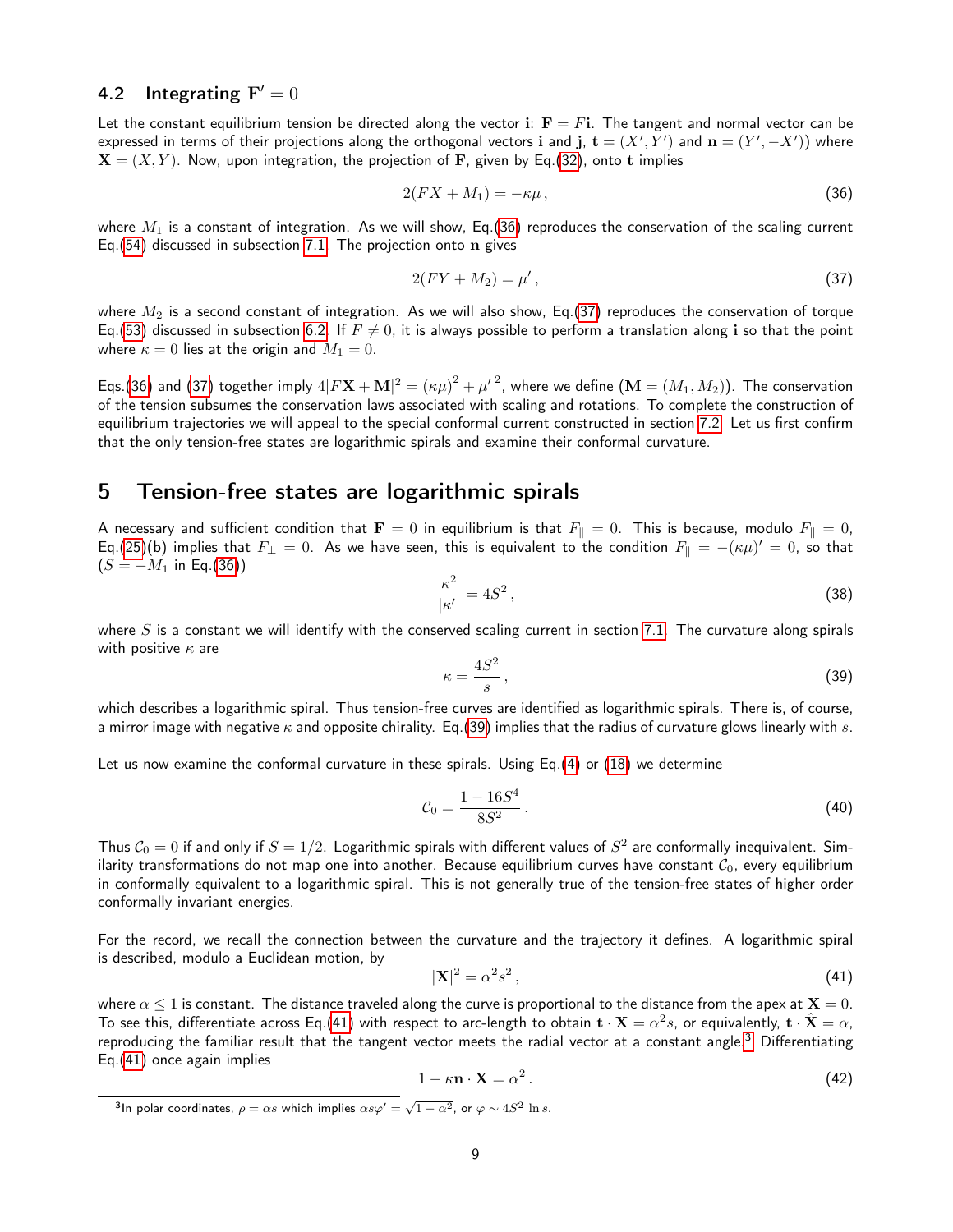The completeness of  $t$  and  $n$  then gives

$$
\alpha^2 s^2 = \alpha^4 s^2 + (1 - \alpha^2)^2 / \kappa^2 \,,\tag{43}
$$

which coincides with the expression [\(38\)](#page-8-5) for  $\kappa$ , with the identification

<span id="page-9-3"></span>
$$
4S^{2} = \sqrt{\frac{1 - \alpha^{2}}{\alpha^{2}}} \quad \text{or} \quad \alpha^{-2} = 1 + 16S^{4} \,. \tag{44}
$$

### 6 Boundary Variations and Conservation Laws

The conserved currents associated with the symmetries of the energy can be identified by examining the boundary terms accumulated in the variation of  $H_C$ , defined by Eq.[\(20\)](#page-5-2).

Collecting boundary terms we have

<span id="page-9-0"></span>
$$
\delta H_C[\mathbf{X},\dots] = \int ds \, \mathbf{F}' \cdot \delta \mathbf{X} + \int ds \, \mathcal{Q}'\,,\tag{45}
$$

where

<span id="page-9-1"></span>
$$
Q = H_{\kappa} \mathbf{t} \cdot \delta \mathbf{n} - \mathbf{F} \cdot \delta \mathbf{X} + P_{\kappa} \delta \kappa + P_{\kappa'} \delta(\kappa') + P_{\kappa''} \delta(\kappa''), \qquad (46)
$$

where  $H_{\kappa}$  is the unconstrained Euler-Lagrange derivative with respect to  $\kappa$  (Eq.[\(110\)](#page-20-0) in the appendix) and  $P_{\kappa}$ ,  $P_{\kappa'}$ and  $P_{\kappa}$  are defined in Eq. [\(29\)](#page-6-7). The first two terms originate in the variations of  $H_C$  with respect to **X** and **n** when derivatives are peeled off the variation and collected in a derivative. For the familiar Euler Elastic energy, or any energy involving  $\kappa$ , the Ps vanish, and these are the only two boundary terms. If H depends on first (second or third) derivatives of  $\kappa$ , additional terms make an appearance. For conformal arc-length only  $P_{\kappa}$  appears. If, however,  $\cal H$  involves the conformal curvature it will depend on  $\kappa,\kappa',\kappa''$  and  $\kappa''$  and  $P_{\kappa'}$  and  $P_{\kappa''}$  will also be non-vanishing.

On stationary curves, the first term in Eq.[\(45\)](#page-9-0) vanishes, and only the boundary terms survive.

#### 6.1 Reparametrization invariance and vanishing Hamiltonians

A useful preliminary validation of Eqs.[\(45\)](#page-9-0) and [\(46\)](#page-9-1) is to establish the consistency with the reparametrization invariance of the energy. Under a reparametrization,  $s \to s + \Psi(s)$ , the linear response of the scalar  $H_C$  is given by

$$
\delta_{\Psi} H_C = \int ds (\mathcal{H}\Psi)' \,. \tag{47}
$$

Using Eq.[\(46\)](#page-9-1), and noting that  $\delta \mathcal{I} = \mathcal{I}' \Psi$  for each scalar  $\mathcal{I}$ , we identify  $\mathcal{Q} = \mathcal{H}_{(0)} \Psi$  where

$$
\mathcal{H}_{(0)} = H_{\kappa} \kappa - F_{\parallel} \n+ P_{\kappa} \kappa' + P_{\kappa'} \kappa'' + P_{\kappa''} \kappa'''.
$$
\n(48)

If  $\mathcal{H}_{(0)} = \mathcal{H}$ , as it should, this identity simply reproduces the expression [\(30\)](#page-7-1) for  $F_{\parallel}$  that follows from Eq.[\(28\)](#page-6-5). Reassuringly reparametrization invariance reproduces a tautological identity. This can also be reread in terms of the vanishing of the canonical Hamiltonian for the Action defined by  $H_C$ , with the identification of the canonical momenta associated with each of the variables appearing in the constrained Hamiltonian  $H_C$ , (up to third order in derivatives):

$$
\begin{array}{rcl}\n\mathbf{P_X} & = & \mathbf{F} \\
\mathbf{P_t} & = & 0; \quad \mathbf{P_n} = H_\kappa \mathbf{t}\n\end{array} \tag{49}
$$

and  $P_\kappa, P_{\kappa'}$  and  $P_{\kappa''}$  are the momenta canonically conjugate to  $\kappa, \kappa'$  and  $\kappa''$  respectively.

The canonical Hamiltonian density, given by

<span id="page-9-2"></span>
$$
\mathbf{H} = \mathbf{P}_{\mathbf{X}} \cdot \mathbf{X}' + \mathbf{P}_{\mathbf{t}} \cdot \mathbf{t}' + \mathbf{P}_{\mathbf{n}} \cdot \mathbf{n}' + P_{\kappa} \kappa' + P_{\kappa'} \kappa'' + P_{\kappa''} \kappa''' - \mathcal{H},\tag{50}
$$

vanishes. H generates Hamilton's equations through its Poisson brackets with the canonical variables, following the appropriate extension of the Ostrogradskii framework ([\[22\]](#page-23-13)) to the Hamiltonian defined by Eq.[\(50\)](#page-9-2). These equations are completely equivalent to the Euler-Lagrange equations. This approach is of interest in its own right but lies outside the scope of this paper.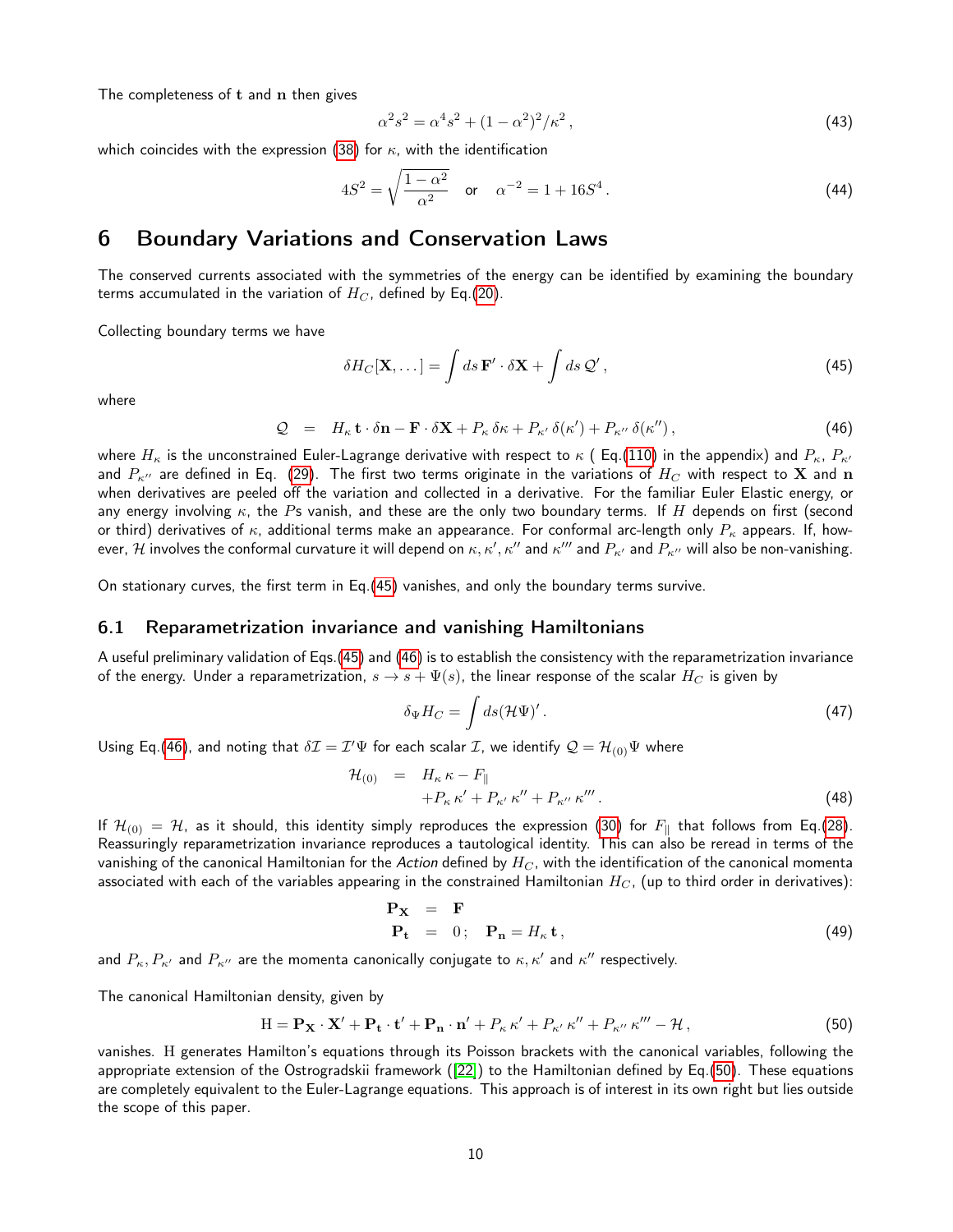#### <span id="page-10-3"></span>6.2 Euclidean Invariance and Conservation laws

Under rotation in the plane centered on the origin, to first order in the angle  $\omega$ ,

$$
\delta_{\omega} S_{\text{boundary}} = \omega \int ds \, M', \tag{51}
$$

where

<span id="page-10-7"></span>
$$
M = (\mathbf{X} \times \mathbf{F}) \cdot \mathbf{k} - H_{\kappa} \,. \tag{52}
$$

In equilibrium, the torque M is conserved,  $M' = 0$ . If F is directed along i, then

<span id="page-10-2"></span>
$$
M = \mu'/2 - FY \,,\tag{53}
$$

where  $\mu=\kappa'^{-1/2}$ , which is consistent with Eq.[\(5\)](#page-2-3), and reproduces Eq.[\(37\)](#page-8-1) with the identification,  $M=M_2.$ 

If  $F = 0$ , M is given in terms of S, the constant appearing in Eq.[\(39\)](#page-8-2), by the relationship  $4MS = 1$ . Thus the torque and the scaling current  $S$  (constructed in section [7.1\)](#page-10-0), are not independent in logarithmic spirals. In tension-free states this is a Euclidean invariant statement; in general, such a simple relationship does not hold; indeed the definitions of neither M nor S are translationally invariant if  $\mathbf{F} \neq 0$ . One possible resolution is proposed in section [10.](#page-14-0)

### 7 Conformal Invariance and its manifestations

Let us now re-focus the discussion on conformally invariant energies, and the identification of the currents capturing this additional invariance. Here it will become instructive to examine these currents not only in equilibrium but also away from it. First let us look at scaling. As we will see, the behavior of a scale invariant energy implies a constraint on the form of  $F_{\parallel}$ , without reference to equilibrium. This has far-reaching consequences.

#### <span id="page-10-0"></span>7.1 Scaling Current

Under a rescaling,  $\delta_\nu \mathbf{X} = \nu \mathbf{X}$ , and  $\delta_\nu \mathbf{n} = -\nu \mathbf{n}$ , whereas  $\delta_\nu \kappa = -\nu \kappa$ ,  $\delta_\nu \kappa' = -2\nu \kappa'$  and so on. Substituting into Eq.[\(46\)](#page-9-1), we set  $Q = -\nu S$ , where the scaling current S is given by

<span id="page-10-1"></span>
$$
S = \mathbf{F} \cdot \mathbf{X} + S_D \,,\tag{54}
$$

and

<span id="page-10-6"></span>
$$
S_D \quad := \quad P_{\kappa} \kappa + 2 \, P_{\kappa'} \, \kappa' + 3 P_{\kappa''} \, \kappa'' \,, \tag{55}
$$

where  $P_{\kappa}$ ,  $P_{\kappa}$  and  $P_{\kappa}$  are defined by Eq.[\(29\)](#page-6-7). Note the factors of two and three multiplying the second and third terms in  $S_D$ . The current  $S$  satisfies

<span id="page-10-4"></span>
$$
S' = \mathbf{F}' \cdot \mathbf{X} \tag{56}
$$

whenever the energy is scale invariant.  $S$  is thus conserved if  $\mathbf F$  is.

If  $\mathcal{H} = \mathcal{H}(\kappa)$ , without derivatives then  $S_D = 0$  and Eq.[\(56\)](#page-10-4) implies that  $F_{\parallel} = 0$  if H is scale invariant. But, as we saw in section [3,](#page-5-1) this implies that  $F$  vanishes identically. There thus can be no non-trivial scale invariants constructed with  $\kappa$  alone. More generally, Eq.[\(56\)](#page-10-4) is equivalent to the statement that

<span id="page-10-5"></span>
$$
F_{\parallel} = -S'_{D} \,. \tag{57}
$$

Thus, whenever H is scale invariant (and whether the curve is in equilibrium or not),  $F_{\parallel}$  is expressible as a derivative. From a purely practical point of view this identity is useful, bypassing the need to evaluate the multiplier  $T$ , all the more so for higher order scale invariant energies. We have already encountered this identity for the conformal arc-length, by simply collecting terms. It would be fair to say that the identity [\(57\)](#page-10-5) is not evident in the construction of  $F_{\parallel}$  leading to Eq.[\(30\)](#page-7-1). Now we can understand why. As we will now show, this is the Euler scaling equation one would have anticipated, albeit in disguise.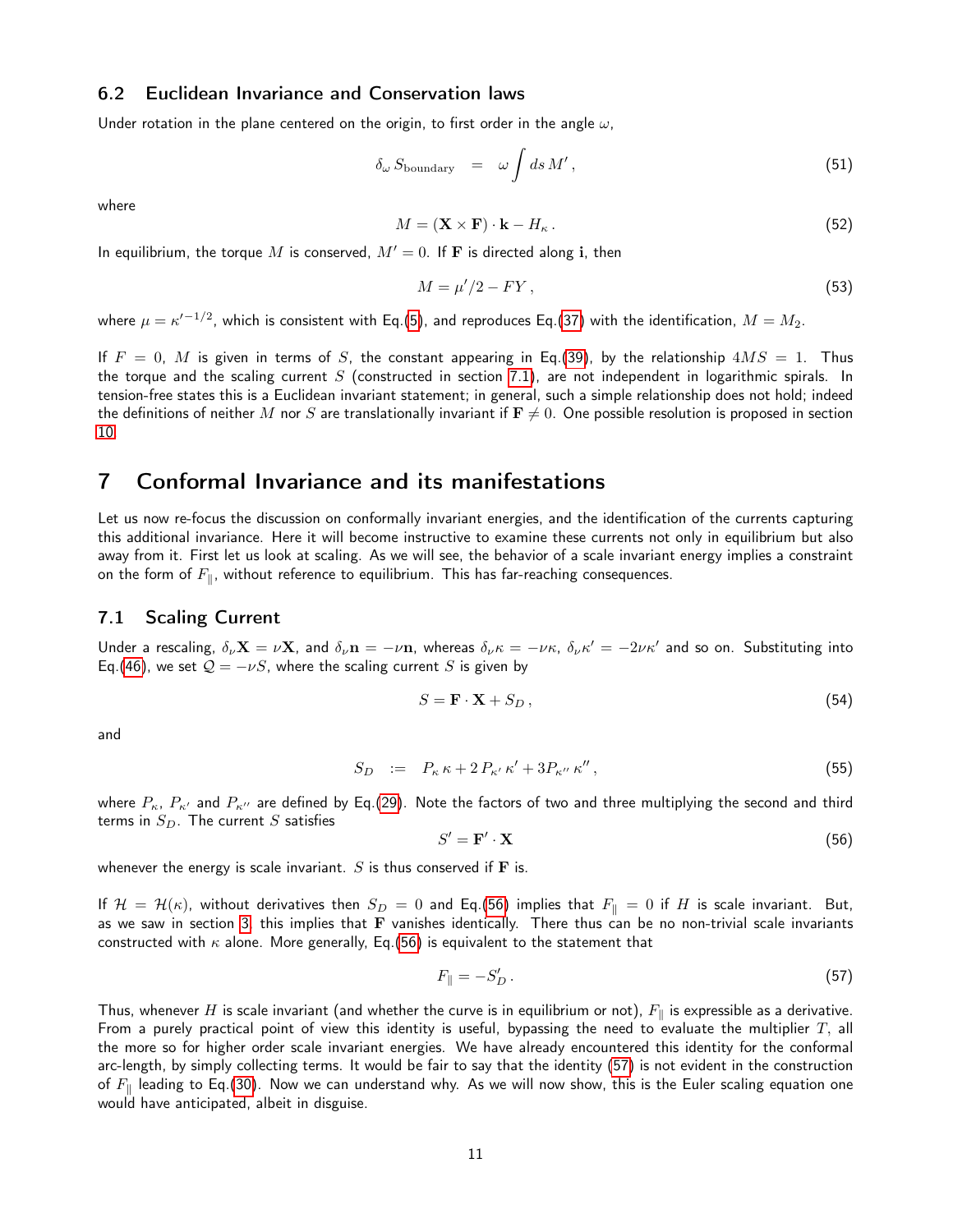For an energy of the form  $\mathcal{H}(\kappa,\kappa',\kappa'',\kappa''')$ , Eqs.[\(30\)](#page-7-1) and the scaling identity [\(57\)](#page-10-5) together imply

$$
- \mathcal{H} + H_{\kappa} \kappa + P_{\kappa} \kappa' + P_{\kappa'} \kappa'' + P_{\kappa''} \kappa''' = -(P_{\kappa} \kappa + 2 P_{\kappa'} \kappa' + 3 P_{\kappa''} \kappa'')'.
$$
 (58)

Disassembling the  $P's$  defined in Eq. [\(29\)](#page-6-7) and  $H_{\kappa}$  (Eq. [\(110\)](#page-20-0) in the appendix), into their constituent partial derivatives and collecting terms, we see that

<span id="page-11-3"></span>
$$
-\mathcal{H} + \left(\frac{\partial \mathcal{H}}{\partial \kappa}\right) \kappa + 2 \left(\frac{\partial \mathcal{H}}{\partial \kappa'}\right) \kappa' + 3 \left(\frac{\partial \mathcal{H}}{\partial \kappa''}\right) \kappa'' + 4 \left(\frac{\partial \mathcal{H}}{\partial \kappa'''}\right) \kappa''' = 0.
$$
 (59)

There is, of course, enormous liberty constructing scale invariants involving  $\kappa$  and  $\kappa'$ . A non-trivial one-parameter family was written down in Eq.[\(2\)](#page-1-2). It is, however, now clear that, the only possibilities involving first derivatives are of the form  $\kappa F(\kappa'/\kappa^2)$ , where  $F$  is some function of its argument. The only conformally invariant among them, however, is the conformal arc-length  $H_0$ , with  ${\cal F}(x)=(x^2+1)^{1/4}.$  There are even more scale invariants if  $\kappa''$  is admitted, but not a single new conformal invariant. Ss was seen in section [2.2,](#page-4-3) one needs to proceed to a dependence on the conformal curvature. An interesting alternative approach to the issue will be provided by examine the conservation of special conformal currents in section [9.](#page-14-1)

For the conformal arc-length, with F aligned along i,  $S = FX + \kappa\mu/2$ , reproducing Eq.[\(6\)](#page-2-4)(a). Using Eq.[\(36\)](#page-8-0), with  $M_1$  the constant of integration introduced in that equation, the identification  $S = -M_1$  follows. Notice that the scaling current is not a Euclidean invariant unless  $F = 0$ . If  $F \neq 0$ , it is possible to set  $S = 0$  using an appropriate translation parallel to F.

#### <span id="page-11-0"></span>7.2 Special Conformal Current

To identify the special conformal current we first examine the behavior of a curve under special conformal transformations, the composition of an inversion with a translation followed by a second inversion, lineared in the intermediate translation  $\delta{\bf c}$ : this takes the form  $\delta_{\bf c} {\bf X}=|{\bf X}|^2\,\rm R_{\bf X}\,\delta{\bf c}$ , where  $\rm R_{\bf X}$  is the linear operator defined in Eq.[\(11\)](#page-4-4). The constant vector  $\delta c$  has dimensions of inverse length squared.

Using the results gathered in the appendix we find that

<span id="page-11-4"></span>
$$
\delta_{\mathbf{c}}ds = -2\left(\mathbf{X} \cdot \mathbf{c}\right)ds\,. \tag{60}
$$

In addition,

<span id="page-11-5"></span>
$$
\delta_{\mathbf{c}} \mathbf{n} = 2(\mathbf{X} \cdot \mathbf{n}) \mathbf{c} - 2(\mathbf{n} \cdot \mathbf{c}) \mathbf{X},\tag{61}
$$

<span id="page-11-6"></span>and

$$
\delta_{\mathbf{c}} \kappa = 2[(\mathbf{X} \cdot \mathbf{c}) \kappa - (\mathbf{n} \cdot \mathbf{c})]; \tag{62a}
$$

$$
\delta_{\mathbf{c}} \kappa' = 4(\mathbf{X} \cdot \mathbf{c}) \kappa'; \tag{62b}
$$

$$
\delta_{\mathbf{c}} \kappa'' = 6 (\mathbf{X} \cdot \mathbf{c}) \kappa'' + 4 (\mathbf{t} \cdot \mathbf{c}) \kappa'.
$$
 (62c)

The latter two identities are required to study curvature dependent energies involving  $\kappa''$  and  $\kappa'''$ . Using Eq.[\(46\)](#page-9-1), and the results just collected, we identify the conformal current G associated with any conformally invariant energy involving three derivatives or less ( $Q = G \cdot c$ ):

<span id="page-11-2"></span>
$$
\mathbf{G} = -2H_{\kappa} \mathbf{X}_{\perp} - |\mathbf{X}|^2 \mathbf{F} + 2S \mathbf{X} - 2P_{\kappa} \mathbf{n} + 4P_{\kappa^{\prime\prime}} \kappa^{\prime} \mathbf{t}.
$$
 (63)

The variables  $H_\kappa$ ,  $P_\kappa$  and  $P_{\kappa''}$  are defined explicitly by Eqs. [\(110\)](#page-20-0) and [\(29\)](#page-6-7). We have used the identity  $-|{\bf X}|^2R_{\bf X}{\bf F}+$  $2S_D$   ${\bf X}$  =  $-{\bf F}$  +  $2S$   ${\bf X}$ , as well as the decomposition of  $S$  given by Eqs.[\(54\)](#page-10-1) and [\(55\)](#page-10-6). We have also introduced the vector  $X_{\perp}$ , defined by Eq.[\(7\)](#page-2-5) in the introduction. Note that  $X_{\perp}$  is orthogonal to X, with equal magnitude,  $|\mathbf{X}_{\perp}|^2 = |\mathbf{X}|^2$ . In addition,

<span id="page-11-1"></span>
$$
\mathbf{X}'_{\perp} = \mathbf{n} \,. \tag{64}
$$

Eq.[\(64\)](#page-11-1) identifies  $X_{\perp}$  as a potential for the normal vector [\[21\]](#page-23-14),  $X_{\perp} = (Y, -X)$ .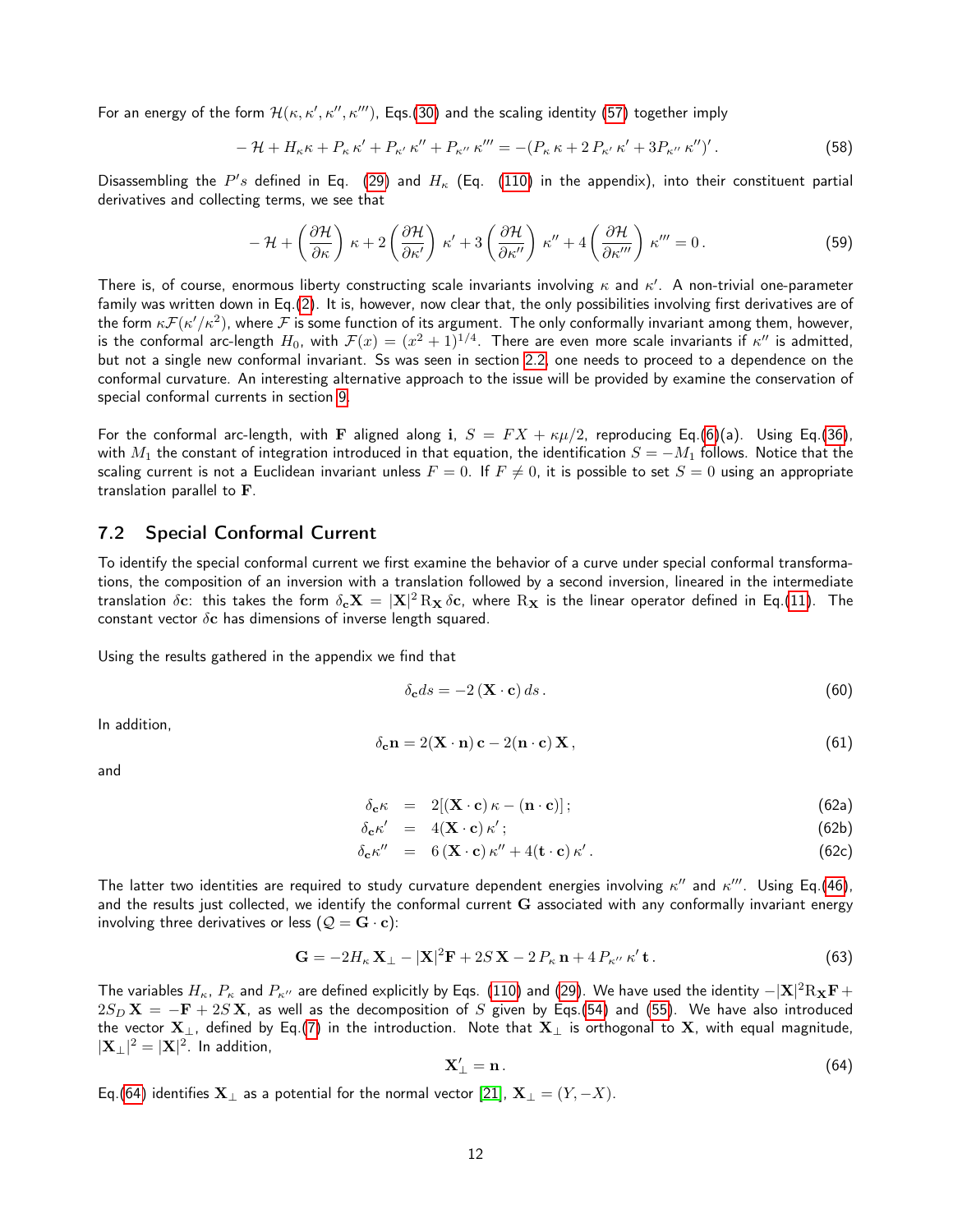#### 7.3 The Casimir Invariant and Conserved Currents

For the conformal arc-length the conformal current G given by Eq.[\(63\)](#page-11-2) simplifies, using the identity  $P_{\kappa} = \mu/2$ ,  $\mu = \kappa'^{-1/2}$ , to reproduce Eq.[\(6\)](#page-2-4)(b)

The isomorphism between the Möbius group and the four-dimensional Lorentz group implies the identity between the conformal curvature and a quadratic in the currents:

<span id="page-12-5"></span>
$$
\mathcal{K}/2 = \mathbf{G} \cdot \mathbf{F} - S^2 + M^2. \tag{65}
$$

The individual currents  $\mathbf{F}, \mathbf{G}, M$  and  $S$  are not invariant; but  $K$  is.  $K$  is identified as the Casimir invariant of the Möbius group for the Möbius arc-length. When the four currents are conserved  $K$  is also. In a more general Möbius invariant theory, the Casimir invariant will not be the conformal curvature, but instead some higher order conformal invariant. Nor will  $K$  generally be conserved.

### <span id="page-12-1"></span>8 Trajectories from the conformal current

Let us first examine tension-free states. We have already seen that they are necessarily logarithmic spirals so the reader would justifyibly not expect to gain any additional insight by studying the conservation of G when  $\mathbf{F} = 0$ . However, even if this were the case, it is not true of higher order invariant energies or indeed for conformal arc-length when one steps up a dimension [\[7\]](#page-23-0); as we show the conservation law has unexpected consequences.

<span id="page-12-0"></span>
$$
\mathbf{8.1} \quad \mathbf{F} = 0
$$

If  $F = 0$ , then the definition of the torque given by Eq.[\(52\)](#page-10-7) implies  $H_\kappa$  is constant,  $H_\kappa = -M$ . Thus under translation, the conformal current in a tension-free state transforms by a constant vector:

$$
\mathbf{G}(\mathbf{X} + \mathbf{a}) = \mathbf{G}(\mathbf{X}) + 2M[(\mathbf{a} \cdot \mathbf{t})\mathbf{n} - (\mathbf{a} \cdot \mathbf{n})\mathbf{t}] + 2S \mathbf{a}.
$$
 (66)

We can exploit this invariance to translate the tension-free curve so that  $G = 0$  for appropriately chosen a. This places the apex at the origin.

In a tension-free state of the conformal arc-length, with  $F_{\parallel} = 0$ , the scaling identity [\(57\)](#page-10-5) implies  $\kappa\mu/2 = S$ , where S is the conserved scaling current reproducing Eq.[\(38\)](#page-8-5) and its solution,  $\kappa = 4S^2/s$ , describing a logarithmic spiral. The vanishing conserved current provides an alternative derivation of the connection between  $\kappa$  and  $|X|$  discussed in section [5.](#page-8-6) To see this, note that when  $G = 0$  and  $F = 0$ , Eq.[\(6\)](#page-2-4)(b) implies

<span id="page-12-2"></span>
$$
0 = -\frac{1}{2S} \mathbf{X}_{\perp} + 2S \mathbf{X} + \frac{s}{2S} \mathbf{n}, \qquad (67)
$$

where  $X_{\perp}$  is given by Eq.[\(7\)](#page-2-5). Projecting Eq.[\(67\)](#page-12-2) onto the orthogonal vectors, X and  $X_{\perp}$ , we obtain

$$
4S2 |\mathbf{X}|2 + s(\mathbf{X} \cdot \mathbf{n}) = 0
$$
  
-|\mathbf{X}|<sup>2</sup> + s(\mathbf{X} \cdot \mathbf{t}) = 0. (68)

These two equations imply

$$
(1+16S4)|X|2 = s2,
$$
\n(69)

which, with the identification [\(44\)](#page-9-3), is the spatial description of a logarithmic spiral treated in section [5.](#page-8-6) Choosing the origin so that  $G = 0$  places it at the apex of the logarithmic spiral.

In a tension-free state (a logarithmic spiral), we can also project Eq.[\(67\)](#page-12-2) onto the tangent direction so that

$$
(\mathbf{X} \cdot \mathbf{n}) = 2S^2 \left( |\mathbf{X}|^2 \right)',\tag{70}
$$

or

<span id="page-12-4"></span>
$$
S^{2}|\mathbf{X}|^{2} = \frac{1}{2} \int ds (\mathbf{X} \cdot \mathbf{n}) = A, \qquad (71)
$$

where  $A$  is the area of the multi-covered region illustrated in Figure 1 that is subtended by the spiral as it unwinds.<sup>[4](#page-12-3)</sup>

<span id="page-12-3"></span><sup>&</sup>lt;sup>4</sup>Using the results of section [5,](#page-8-6)  $(\mathbf{X} \cdot \mathbf{n})^2 = |\mathbf{X}|^2 (1 - \alpha^2)$ , so that  $4A = \alpha (1 - \alpha^2)^{1/2} s^2$ . Eq.[\(71\)](#page-12-4) then implies  $S^2 = (1 - \alpha^2)^{1/2} / (4\alpha)$ which reproduces Eq.[\(44.](#page-9-3)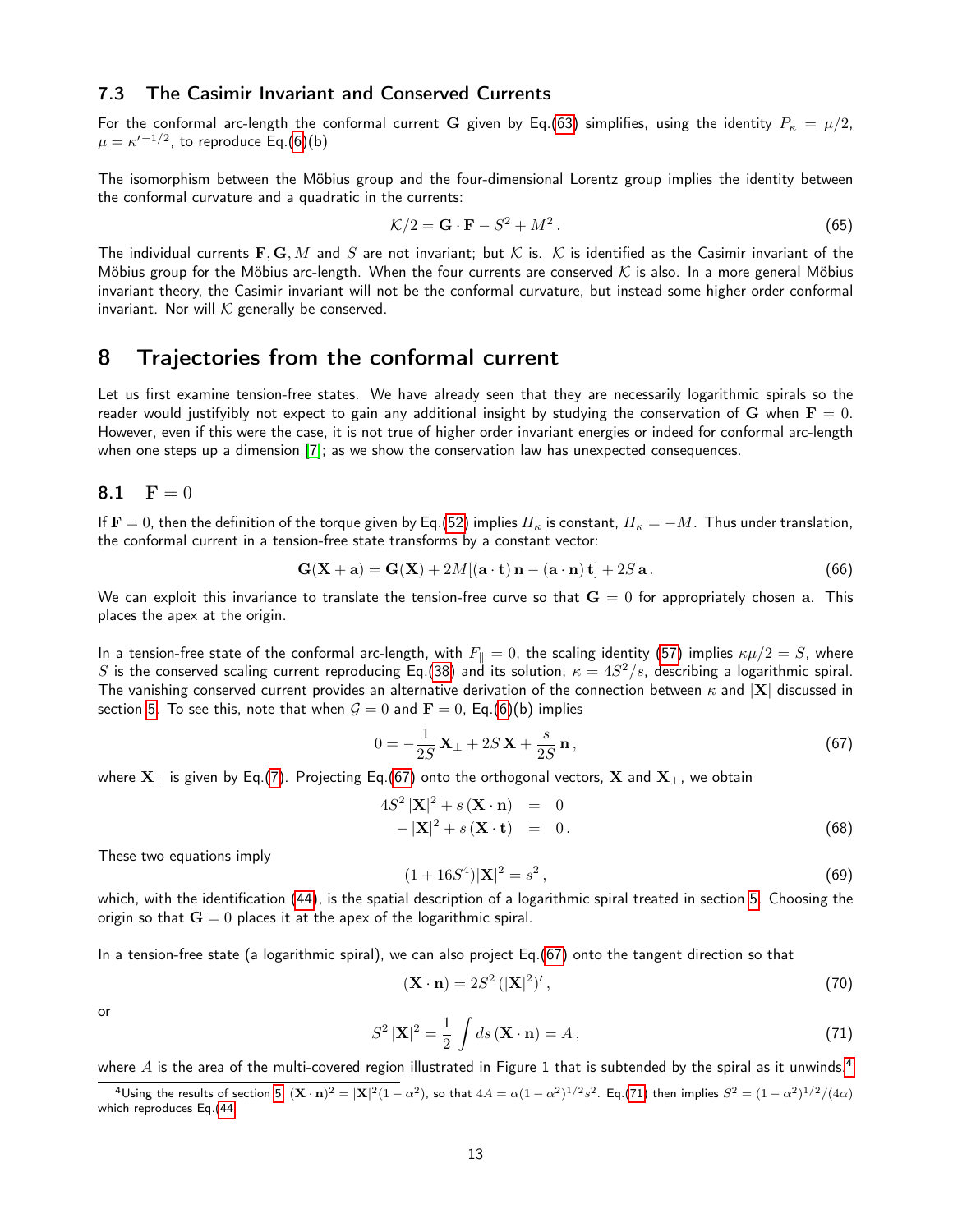#### 8.2 General F

Let us now remove the constraint on F. Now the conformal current G, given by Eq.[\(6\)](#page-2-4)(b), cannot be translated away. Its projections along X and  $X_{\perp} = (Y, -X)$  give respectively

<span id="page-13-1"></span>
$$
\mathbf{G} \cdot \mathbf{X} = |\mathbf{X}|^2 (2S - \mathbf{F} \cdot \mathbf{X}) - \mu (\mathbf{n} \cdot \mathbf{X}); \tag{72a}
$$

$$
\mathbf{G} \cdot \mathbf{X}_{\perp} = \mu' |\mathbf{X}|^2 - |\mathbf{X}|^2 \mathbf{F} \cdot \mathbf{X}_{\perp} - \mu |\mathbf{X}|^{2'}/2. \tag{72b}
$$

Eliminating  $\mu$  and  $\mu'$  using Eqs.[\(36\)](#page-8-0) and [\(37\)](#page-8-1), these two equations read

$$
G_1X + G_2Y = |\mathbf{X}|^2(2S - FX) + 2(FX + M_1)\frac{1}{\kappa}(Y'X - X'Y); \tag{73a}
$$

$$
G_1Y - G_2X = (FY + 2M_2)|\mathbf{X}|^2 + 2(FX + M_1)\frac{1}{\kappa}(XX' + YY').
$$
 (73b)

Note the identity  $M_1 = -S$ , identifying the constant of integration in Eq.[\(36\)](#page-8-0) with S, derived in the last paragraph of section [\(7.1\)](#page-10-0). These equations suggest a change from Cartesian to polar variables adapted to the tension, and some origin, as yet not specified. Using  $Y'X - X'Y = \rho^2 \phi'$ ,

$$
2(F\rho\cos\phi + M_1)\frac{1}{\kappa}\rho^2\phi' = (F\rho\cos\phi + 2M_1)\rho^2 + (G_1\cos\phi + G_2\sin\phi)\rho\,;
$$
 (74a)

$$
2(F\rho\cos\phi + M_1)\frac{1}{\kappa}\rho\rho' = -(F\rho\sin\phi + 2M_2)\rho^2 + (G_1\sin\phi - G_2\cos\phi)\rho.
$$
 (74b)

Upon division, one obtains

<span id="page-13-2"></span><span id="page-13-0"></span>
$$
\rho \frac{d\phi}{d\rho} = -\frac{(F\rho\cos\phi + 2M_1)\rho + (G_1\cos\phi + G_2\sin\phi)}{(F\rho\sin\phi + 2M_2)\rho - (G_1\sin\phi - G_2\cos\phi)}.
$$
\n(75)

But  $1/\rho'^2 = 1 + \rho^2 (d\phi/d\rho)^2$ , so that

$$
\left[1 + \left(\frac{(F\rho\cos\phi + 2M_1)\rho + (G_1\cos\phi + G_2\sin\phi)}{(F\rho\sin\phi + 2M_2)\rho - (G_1\sin\phi - G_2\cos\phi)}\right)^2\right]\rho'^2 = 1; \tag{76a}
$$

$$
{\rho'}^2 + {\rho^2} {\phi'}^2 = 1. \tag{76b}
$$

This pair of coupled ordinary differential equations provide an arc-length-parametetrized solution of the Euler-Lagrange equation. Rather than solve these equations we will appeal to the fundamental theorem to generate trajectories by conformally transforming the tension-free logarithmic spirals.

It is also instructive to examine the counterpart of Eq.[\(76\)](#page-13-0) in a Cartesian chart, identified by summing X times  $(73)(a) + Y$  $(73)(a) + Y$  times  $(73)(b)$ , and subtracting Y times  $(73)(a)$ - X times  $(73)(b)$  to disentangle derivatives. On collecting terms, we obtain

<span id="page-13-3"></span>
$$
2F(FX + M_1) \frac{1}{\kappa} Y' = (FX + M_1)^2 - (FY + M_2)^2 + G_1F - M_1^2 + M_2^2 \tag{77a}
$$

$$
2(FX + M_1) \frac{1}{\kappa} X' = -\left(2FXY + 2(M_1Y + M_2X) + G_2\right),
$$
\n(77b)

which together imply a single ordinary differential equation analogous to Eq.[\(75\)](#page-13-2),

$$
\frac{dX}{dY} = -\frac{F\left(2FXY + 2(M_1Y + M_2X) + G_2\right)}{(FY + M_2)^2 - (FX + M_1)^2 - C_0/2}.
$$
\n(78)

In this Cartesian presentation, it is evident that translations amount to redefinitions of the parameters.

An alternative derivation of Eq.[\(77\)](#page-13-3)(a) is instructive. This involves cycling the integration of the conserved tension, captured by Eqs.[\(36\)](#page-8-0) and [\(37\)](#page-8-1) through the Euler-Lagrange equation expressed in terms of the conformal curvature, Eq.[\(34\)](#page-7-3):

<span id="page-13-4"></span>
$$
-\mu\mu'' - \kappa^2\mu^2/2 + (\mu')^2/2 = C_0,
$$
\n(79)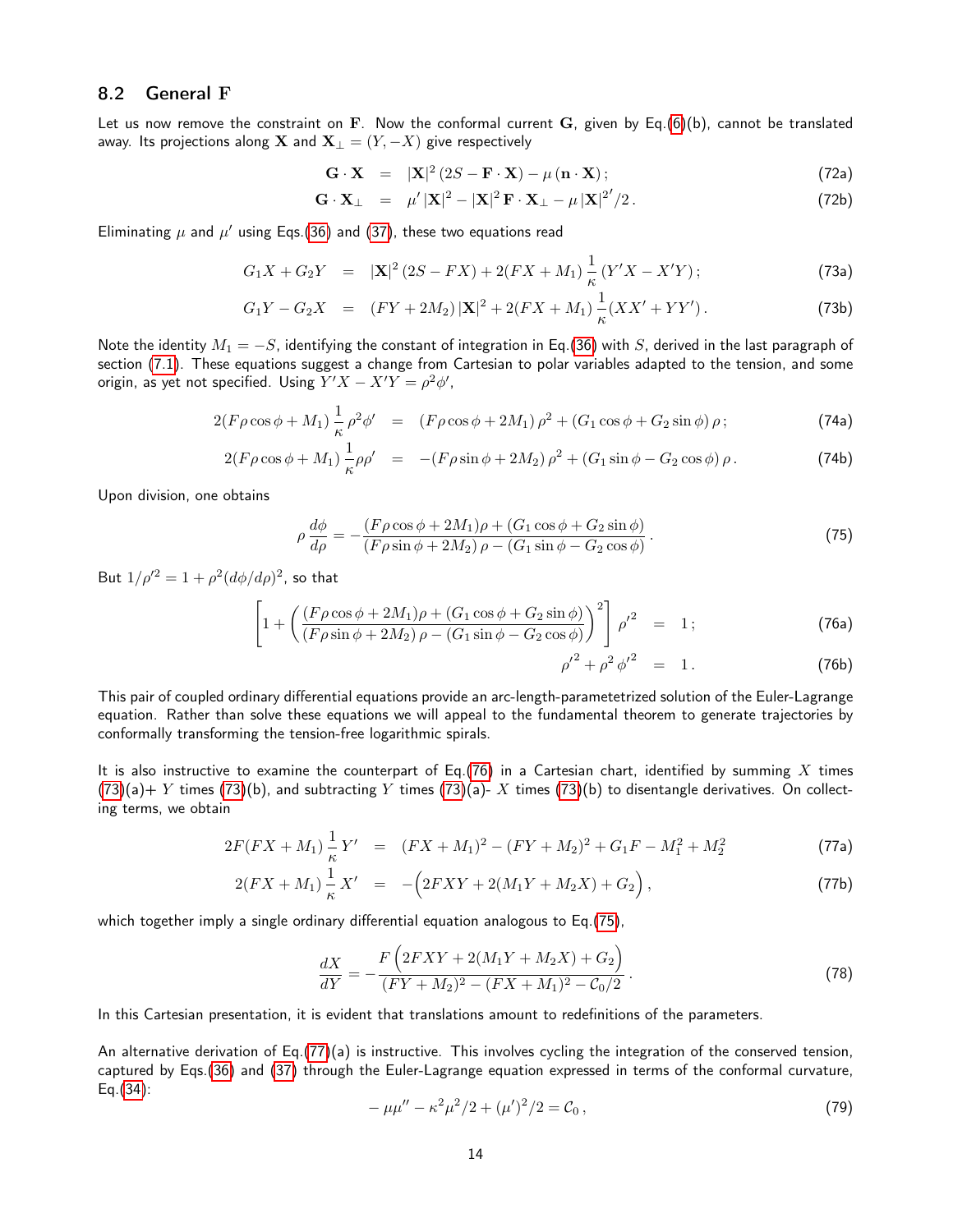where  $C_0$  is the constant conformal curvature. Substituting Eqs.[\(36\)](#page-8-0) and [\(37\)](#page-8-1) into Eq.[\(79\)](#page-13-4) we rediscover Eq.[\(77\)](#page-13-3)(a) if the identity

<span id="page-14-2"></span>
$$
\frac{1}{2}C_0 + G_1F - M_1^2 + M_2^2 = 0,
$$
\n(80)

is made. This is simply Eq.[\(65\)](#page-12-5) in the appropriately rotated frame, with tension F i, torque  $M_2$  and scaling current  $M_1$ .

If  $F = 0$ , Eq.[\(80\)](#page-14-2) implies  $C_0 + 2(S^2 - M^2) = 0$ . Comparison with Eq.[\(40\)](#page-8-7) reproduces the constraint  $4MS = 1$ .

## <span id="page-14-1"></span>9 A note on G and the identification of conformal invariants

Using Eq.  $(45)$ , it is evident that for any Möbius invariant, the current  $\bf{G}$  satisfies

<span id="page-14-3"></span>
$$
\mathbf{G}' = -|\mathbf{X}|^2 \mathbf{R}_{\mathbf{X}} \mathbf{F}'
$$
  
= 2\mathbf{F}' \cdot \mathbf{X} \mathbf{X} - |\mathbf{X}|^2 \mathbf{F}'  
= 2S' \mathbf{X} - |\mathbf{X}|^2 \mathbf{F}' . (81)

It is thus clear that G is conserved when F (and along with it S) is. Eqs.[\(81\)](#page-14-3) and [\(56\)](#page-10-4) together capture the Möbius invariance.

<span id="page-14-4"></span>Eq.[\(81\)](#page-14-3) can be cast as the following pair of equations, corresponding to its projections on  $n$  and  $t$  respectively:

$$
2\left(\frac{\partial \mathcal{H}}{\partial \kappa^{\prime\prime\prime}}\right)\kappa\kappa^{\prime}+\left(\frac{\partial \mathcal{H}}{\partial \kappa}\right) = 0;
$$
\n(82a)

$$
2\left(\frac{\partial \mathcal{H}}{\partial \kappa''}\right)\kappa' + 5\left(\frac{\partial \mathcal{H}}{\partial \kappa'''}\right)\kappa'' = 0.
$$
 (82b)

A derivation is provided in the appendix.

Curiously, these identities do not involve first derivatives. They are thus automatically satisfied by the conformal arc-length. If  $H$  depends on  $\kappa'$  alone, the appropriate power of  $\kappa'$  is fixed by scale invariance, also captured in the scaling identity, Eq.[\(59\)](#page-11-3). Nor do there exist any additional conformal invariants involving  $\kappa,\kappa'$  and  $\kappa''$ . As argued in section [2.2,](#page-4-3) it is necessary to proceed to third order (accommodating  $\kappa'''$ ) to construct an invariant other than  $S.$ 

Eq.[\(82\)](#page-14-4)(a) implies that H cannot depend on  $\kappa$  unless it also depends on  $\kappa'''$ <sup>[5](#page-14-5)</sup>; Eq.(82)(b) implies that H also cannot depend on  $\kappa''$  unless it also depends on  $\kappa'''$  or higher derivatives. After conformal arc-length, the next simplest invariant of a planar curve is a function of the conformal curvature, involving  $\kappa$  and its first three derivatives. If  $\mathcal{H}=\mathcal{F}(\kappa',\mathcal{K})$ , then  $\mathcal K$  also satisfies Eqs.[\(82\)](#page-14-4). In particular,  $\mathcal{K}=(4\kappa'(\kappa'''-\kappa^2\kappa')-5\kappa''^2)/8\kappa'^3$  satisfies Eq.(82). The normalization by a function of  $\kappa'$ , to reproduce the definition of the conformal curvature is fixed by scale invariance.

### <span id="page-14-0"></span>10 Generating Tension by inversions of log spirals

Whereas the energies of two curves related by a conformal transformation coincide, the tension in the two will generally differ. Because all equilibrium states are conformally equivalent to some tension-free logarithmic spiral, this provides a constructive approach to generating these states.

Begin by examining the behavior of tension-free states under Mobius transformations. Under conformal inversion, using the results of section [2.1,](#page-4-5) the transformed tension [\(32\)](#page-7-2) reads

$$
\mathbf{F} \to \bar{\mathbf{F}} = |\mathbf{X}|^2 R_{\mathbf{X}} \mathbf{F} + |\mathbf{X}|^2 \left(\frac{\mathbf{n} \cdot \mathbf{X}}{|\mathbf{X}|^2 \kappa'^{1/2}}\right)' R_{\mathbf{X}} \mathbf{t} + |\mathbf{X}|^2 \left(\frac{\mathbf{t} \cdot \mathbf{X}}{|\mathbf{X}|^2 \kappa'^{1/2}}\right)'(-) R_{\mathbf{X}} \mathbf{n}.
$$
 (83)

<span id="page-14-5"></span><sup>&</sup>lt;sup>5</sup> In this context, note that the topologically invariant rotation number involves boundary terms. Our search strategy only discovers strict conformal invariants. An interesting challenge is to accommodate boundary terms.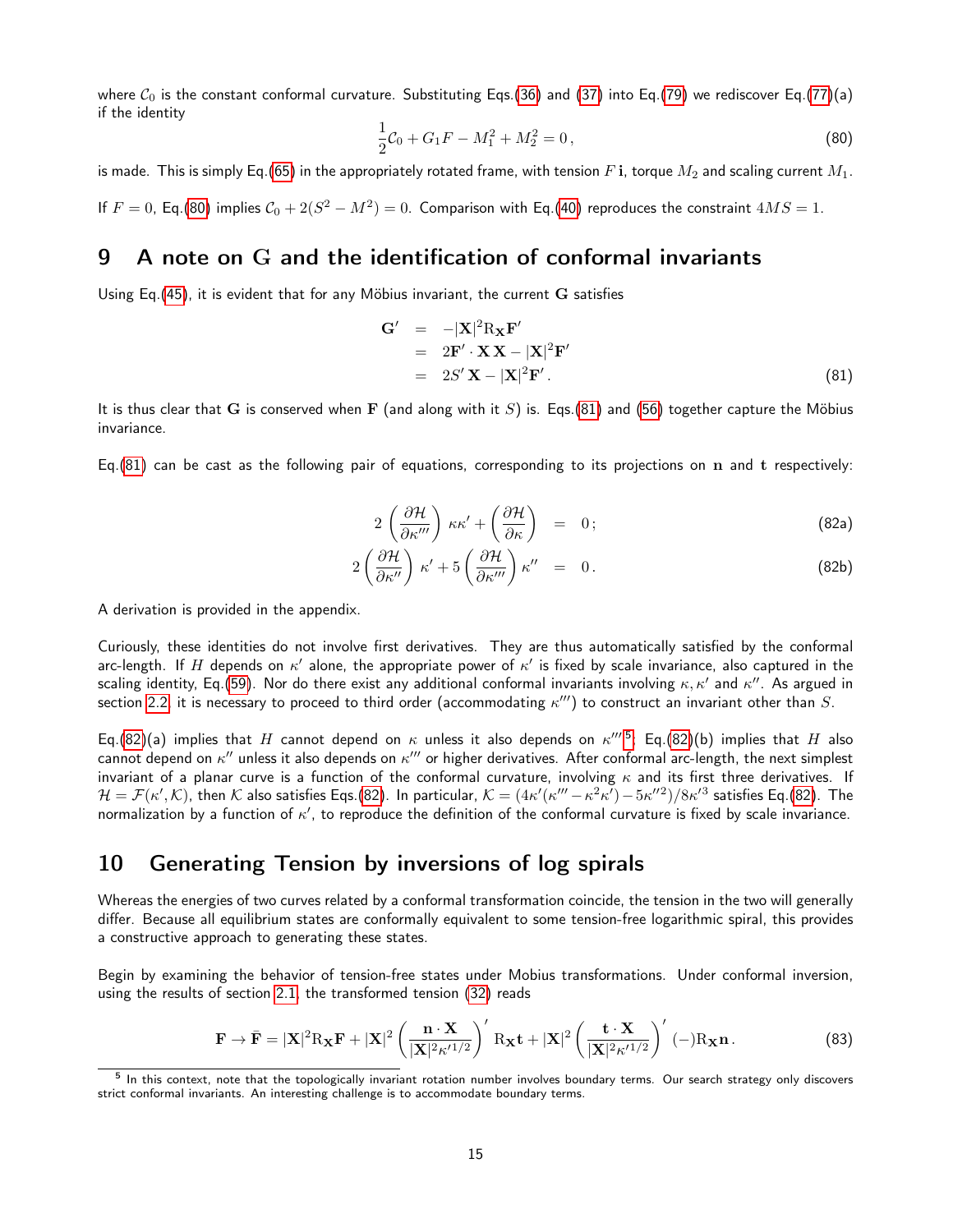In the first term, the shorthand  $R_XF$  has been used, where  $R_X$  is the linear operator defined by Eq.[\(11\)](#page-4-4) representing a reflection orthogonal to X. Technically, a relative minus sign appears in the normal projection associated with the orientation change of n.

Let  $\bar{\mathbf{F}} = 0$ , so that

$$
\mathbf{F} = -\left(\frac{\mathbf{n} \cdot \mathbf{X}}{|\mathbf{X}|^2 \kappa'^{1/2}}\right)' \mathbf{t} + \left(\frac{\mathbf{t} \cdot \mathbf{X}}{|\mathbf{X}|^2 \kappa'^{1/2}}\right)' \mathbf{n}.
$$
 (84)

Projection onto tangential and normal directions, as in section [4.2,](#page-8-8) gives

$$
FX' = -\left(\frac{\mathbf{n} \cdot \mathbf{X}}{|\mathbf{X}|^2 \kappa'^{1/2}}\right)' \quad FY' = \pm \left(\frac{\mathbf{t} \cdot \mathbf{X}}{|\mathbf{X}|^2 \kappa'^{1/2}}\right)',\tag{85}
$$

which can be integrated. Squaring and summing the integrated expressions gives

$$
|\mathbf{X}|^4 | F\mathbf{X} + \mathbf{M}_0|^2 \kappa' = (\mathbf{n} \cdot \mathbf{X})^2 + (\mathbf{t} \cdot \mathbf{X})^2 , \qquad (86)
$$

or

$$
|\mathbf{X}|^2 |FX + \mathbf{M}_0|^2 \kappa' = 1, \qquad (87)
$$

where again  $\mathbf{M}_0=(M_1,M_2).$  Thus  $\kappa'$  depends only on the position. Alternatively, eliminate  $\kappa'$  symmetrically:

$$
(\mathbf{n} \cdot \mathbf{X}) (FY + M_2) = (\mathbf{t} \cdot \mathbf{X}) (FX + M_1).
$$
\n(88)

The completeness of t and n then implies

$$
|\mathbf{X}|^2 = \left[1 + \left(\frac{FX + M_1}{FY + M_2}\right)^2\right] (\mathbf{t} \cdot \mathbf{X})^2,
$$
\n(89)

<span id="page-15-0"></span>This determines  $(\mathbf{t} \cdot \mathbf{X})$  completely in terms of X. If  $F = 0$ , the only solution is  $\mathbf{X} \cdot \mathbf{t} = c|\mathbf{X}|$ . In general, the curve is traced by

$$
\left[1 + \left(\frac{F\rho\cos\phi + M_1}{F\rho\sin\phi + M_2}\right)^2\right]\rho'^2 = 1; \tag{90a}
$$

$$
{\rho'}^2 + {\rho^2} {\phi'}^2 = 1.
$$
 (90b)

The apparent discrepancy between Eqs.[\(90\)](#page-15-0) and Eqs.[\(76\)](#page-13-0) is due to the choice of origin in the derivation given here.

More straightforwardly, we simply note that all equilibrium states can be generated by inversion in a sphere of radius  $R$  centered at a point  $\rho_0x_0$   ${\bf i}$  of the logarithmic spiral, defined by  $\rho/\rho_0=\exp(\phi/4S_0^2)$ , with scaling constant  $S_0$ , and a scale  $\rho_0$ . The resulting curve is <sup>[6](#page-15-1)</sup>

<span id="page-15-2"></span>
$$
\rho_0 \mathbf{X}/R^2 = \frac{(\exp(\phi/4S_0^2) \cos \phi - x_0, \exp(\phi/4S_0^2) \sin \phi)}{(\exp(\phi/4S_0^2) \cos \phi - x_0)^2 + (\exp(\phi/4S_0^2) \sin \phi)^2}.
$$
(91)

If  $\phi \to -\infty$ ,  $\mathbf{X}_0 = (1,0)/x_0$ ; whereas if  $\phi \to \infty$ ,  $\mathbf{X}_0 = 0$ . Thus the distance between the two poles, centered along the  $x$ -axis is  $x_0^{-1}$ . Each of these geometries is a double spiral. Notice that the chirality changes upon inversion.

If  $x_0\,=\, -(-1)^n \exp(n\pi/4S_0^2)$ , with  $n$  an integer, the geometry is a symmetric double spiral with  $Z_2$  rotational symmetry about the point  $(x_0/2, 0)$ . This geometry is illustrated in Figure [2](#page-2-0) (b) for  $x_0 = -1$   $(n = 0)$ .

If  $x_0 = (-1)^n \exp(n\pi/4S_0^2)$ , the center of inversion lies on the logarithmic spiral. Points on the two sides get mapped to infinity in opposite directions as illustrated in Figure [2](#page-2-0) (c)when  $x_0 = 1$  ( $n = 0$ ). The double spiral disconnects into two parts. The asymptotic line of this hyperbolic spiral has a tangent angle  $\theta_{\infty}$ , independent of  $x_0$ and the order of intersection  $n$ , given by  $\tan\theta_\infty=2S_0^2$ . This is easily confirmed: notice that, when  $e^{2\pi v n}=x_0$ ,

<span id="page-15-1"></span> $6\phi$  is not the polar angle on the double spiral.  $x_0$  here is adimensional, a ratio of scales. To avoid dimensionally correct clutter, set  $R = 1$  and  $\rho_0 = 1$ .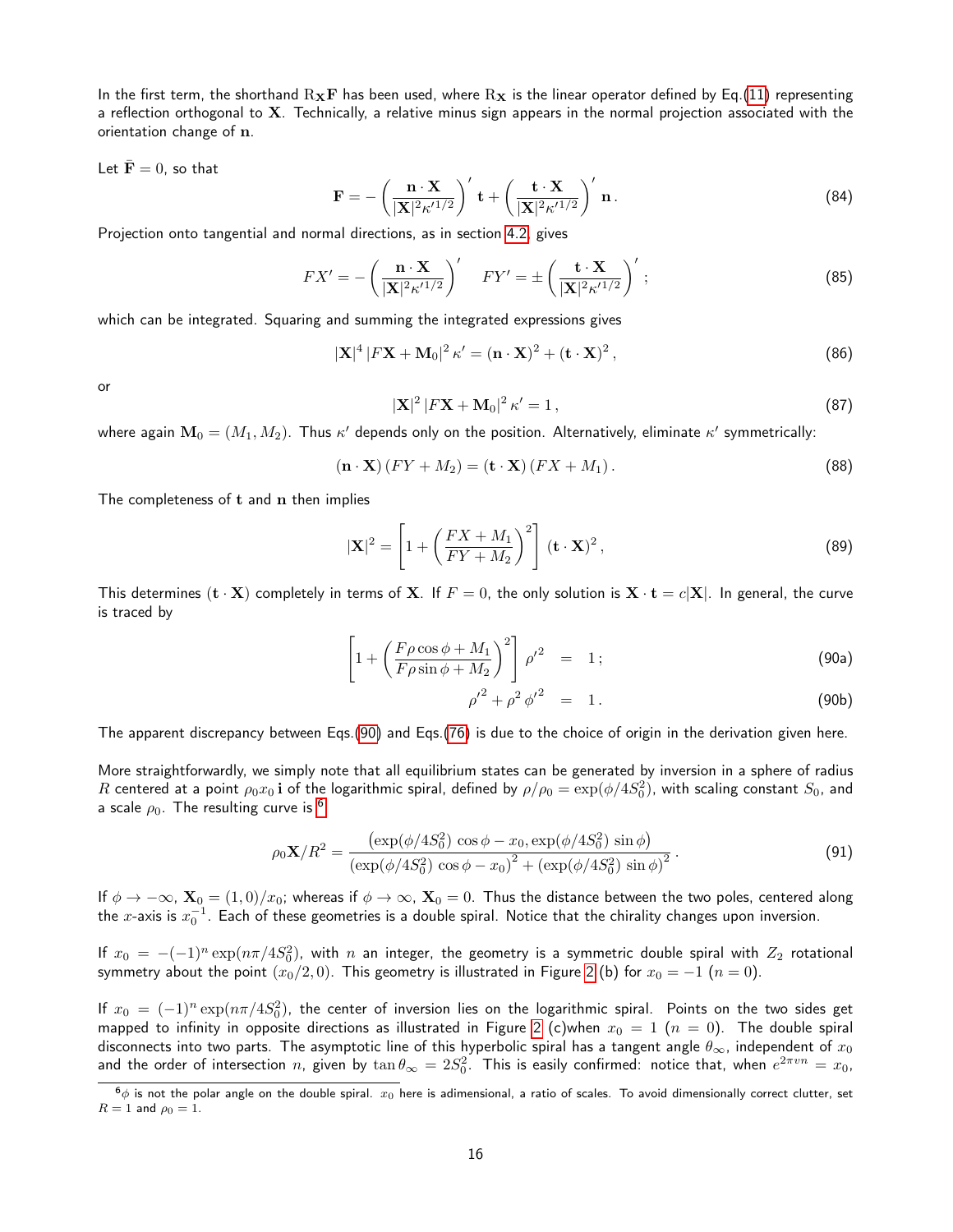

<span id="page-16-0"></span>Figure 3:  $\kappa$  vs  $\phi$  in a symmetric double spiral with  $n = 0$ .

the numerators in Eq.[\(91\)](#page-15-2) vanish so the the tangent vector is determined by their derivatives. Again these limiting geometries exhibit  $Z_2$  symmetry. As we will see, the conserved currents are continuous as the parameters are dialed through the hyperbolic values.

For fixed  $S_0$ , and tuning  $x_0$ , we alternate between symmetric double and hyperbolic spirals. Notice that while the value  $\phi = n\pi$  occurs along the horizontal axis,  $\phi = 0$  itself has no geometrical significance. For each geometry κ is monotonic, exhibiting a single inflection point (or linear asymptotes, if hyperbolic) with  $\kappa = 0$ . Generally this inflection point does not occur on the horizontal axis, except when  $x_0$  is tuned so that the geometry possesses  $Z_2$ symmetry and it occurs at  $(x_0/2, 0)$ .

The  $\phi$  dependence of the curvature along the double spiral with  $x_0 = -1$ , given by

$$
\kappa = \exp(-\phi/4S_0^2) \frac{(x_0^2 - \exp(\phi/2S_0^2) + 2x_0 \exp(\phi/4S_0^2)/4S_0^2 \sin \phi)}{(1 + x_0^2)^{1/2}},
$$
\n(92)

is illustrated in Figure [3.](#page-16-0)

The constant tension, given by Eq.[\(32\)](#page-7-2), is evaluated for the double spiral to be

$$
\mathbf{F} = \frac{\sqrt{1+16S_0^4}}{2S_0} x_0 \left[ \frac{4S_0^2}{\sqrt{1+16S_0^4}} \mathbf{i} - \frac{1}{\sqrt{1+16S_0^4}} \mathbf{j} \right].
$$
 (93)

The magnitude is proportional to  $x_0$  (the inverse distance between the poles), with a minimum, for fixed  $x_0$  when  $2S_0 = 1$ , so that the conformal curvature, as given by Eq.[\(40\)](#page-8-7), vanishes. Interestingly, vanishing conformal curvature does not imply vanishing F. |F| diverges at  $S_0 = 0$  and well as in the limit,  $S_0 \to \infty$ . Notice that the tension is never directed along the line connecting the two poles. The tangent of the angle F makes with this direction is  $\tan\theta_{\bf F}=-1/4S_0^2$ , independent of  $x_0$ , and as such completely determined by the original logarithmic spiral. It is not a coincidence that  $\theta_F$  coincides with the angle that the normal to this spiral makes with the radial direction discussed below Eq.[\(41\)](#page-8-3): this is, after all, the only angle defined for any fixed  $S_0$ . In this context it is also relevant that the chiral double spirals are not symmetric with respect to reflections in the  $Y$  axis. The offset  $\bf F$  with respect to the vector connecting the poles reflects this asymmetry. Its value, of course, is encoded in the scaling behavior of the original logarithmic spiral. This vector is illustrated in Figures [5](#page-17-0) (a) and (b) for fixed  $S_0$  and fixed  $x_0$  respectively.

Logarithmic spiral are described by the trajectory  $\Gamma$  :  $4MS = 1$  on the  $M - S$  plane. As  $x_0$  is increased for fixed  $S_0$ , we would expect the corresponding values of S and M, neither of which is a conformal invariant, to change. If, however, we use the naive expressions [\(54\)](#page-10-1) for  $S$ ,  $S = \mathbf{F} \cdot \mathbf{X} + \kappa \mu/2$ , and [\(52\)](#page-10-7) for  $M$ ,  $M = (\mathbf{X} \times \mathbf{F}) \cdot \mathbf{k} + \mu'/2$ , we find that  $S=S_0$  and  $M=1/4S_0$ , thus appearing unchanged. However, the appropriate origin for scaling is not the origin but the center of inversion,  $x_0$ , so that  $X$  should, more correctly, be replaced by  $X - x_0$  in the two expressions. The corresponding trajectories  $S(S_0, x_0), M(S_0, x_0)$ , for fixed  $S_0$ , are given by

$$
S = (2x_0^2 + 1)S_0;
$$
 (94a)

$$
M = (2x_0^2 + 1)/4S_0.
$$
 (94b)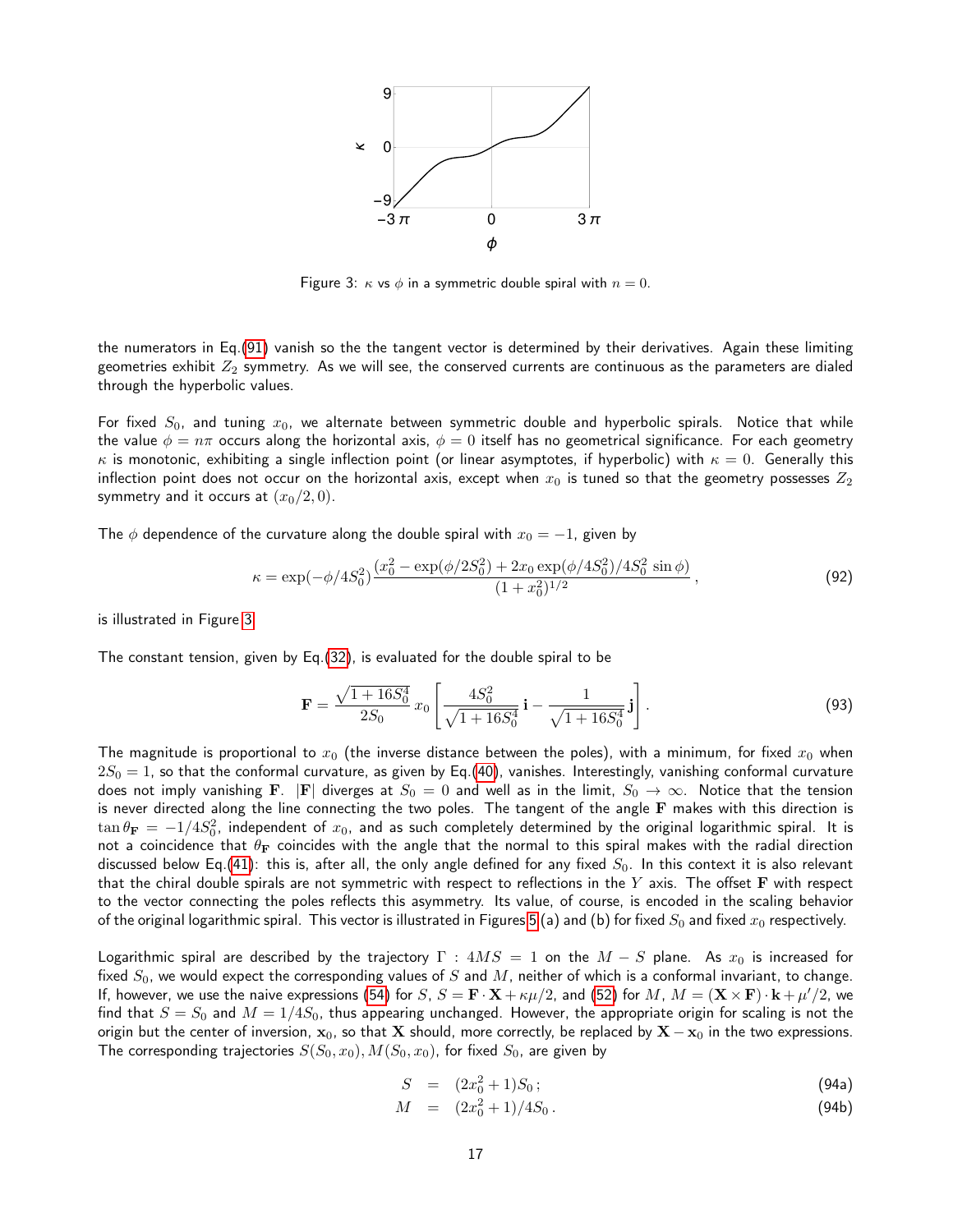

Figure 4: Behavior of  $|F|$  and  $F \cdot i$  as functions of  $S_0$  for fixed values of  $x_0$ .



<span id="page-17-0"></span>Figure 5: Double Spiral trajectories F for fixed  $S_0$  and fixed  $x_0$ : (a)  $S_0 = 1$ , Black  $x_0 = -1$ , Red  $x_0 = -3/2$ ; (b)  $x_0 = -1$ , Black  $S_0=1$ , Red  $S_0=1/\sqrt{2}$ 

Thus, if  $S_0$  is constant:  $M=S/4S_0^2$ ; whereas if  $x_0$  is constant,  $4MS=(1+2x_0^2)^2$ , which are straight lines and hyperbolae respectively illustrated in Figure [6.](#page-18-0)

There remains to evaluate G, given by Eq.[\(63\)](#page-11-2), with X replaced by  $X - x_0$ . We can anticipate that the angle  $\theta_{\bf G}$  that  ${\bf G}$  makes with the polar axis,  $\theta_{\bf G}=\pm\theta_{\bf F}$ . Calculation reveals a minus sign, so that  $\hat{\bf G}\cdot\hat{\bf F}=\cos2\theta_{\bf F}$ . Consistency with the Casimir identity, [\(65\)](#page-12-5), implies

$$
|\mathbf{G}| = \frac{\sqrt{1+16S_0^4}}{2S_0} |x_0|(1+x_0^2).
$$
 (95)

## 11 Second Variation of the Conformal arc-length

Curiously, as demonstrated by Bolt [\[12\]](#page-23-5), if the end points, as well as the tangents and curvatures are fixed, a logarithmic spiral is a local maximum of the conformal arc-length,  $H_0$ . The extremal properties of logarithmic spirals can be confirmed transparently using the framework developed here.

Let  $\Phi = \mathbf{n} \cdot \delta \mathbf{X}$  represent the normal deformation of the curve. The boundary conditions we admit imply that  $\Phi, \Phi'$  and  $\Phi''=0$  on the ends.<sup>[7](#page-17-1)</sup> Using Eq.[\(19\)](#page-5-3), the second variation of  $H_0$  is given, modulo  $\mathcal{E}_0=0$ , by

<span id="page-17-2"></span>
$$
\delta^2 H_0 = \int ds \,\delta \mathcal{E}_\perp \, \Phi \,, \tag{96}
$$

<span id="page-17-1"></span><sup>7</sup>Note that states conformally equivalent to the logarithmic spiral will satisfy different boundary conditions.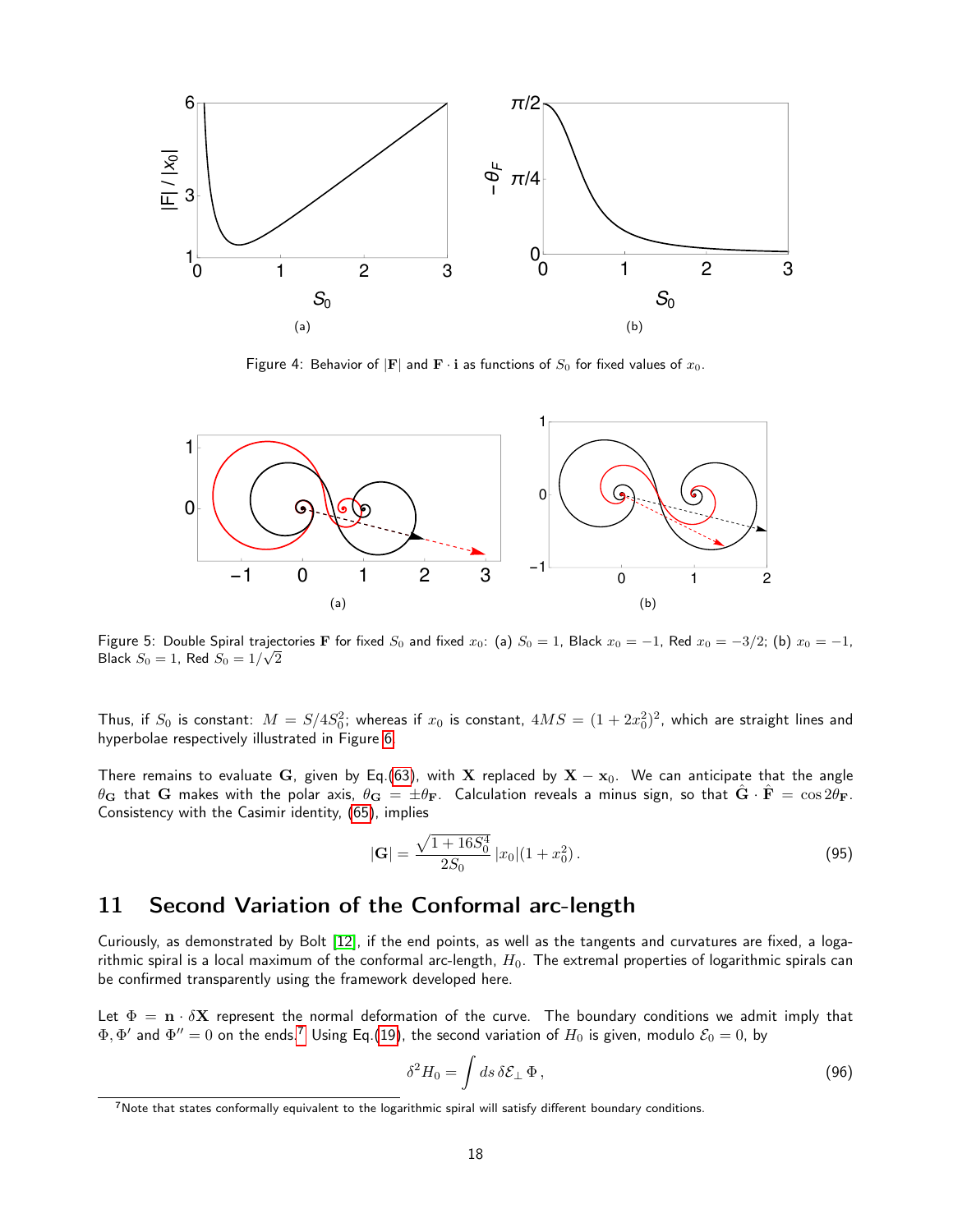

<span id="page-18-0"></span>Figure 6: Parameter Space. Logarithmic Spirals are represented by the hyperbola  $4MS = 1$ . The region below this curve is inaccessible; Double spirals of constant  $x_0$  are also represented by hyperbolas  $4MS=(1+2x_0^2)^2$ , whereas those of constant  $S_0$  are represented by the straight lines  $M=S/4S_0^2$ .

where  $\delta \mathcal{E}_\perp$  is the change in the normal Euler-Lagrange derivative under normal deformations. Noting that  $F_{\parallel} = 0$ along the spiral, we can use Eq.[\(26\)](#page-6-2) to express<sup>[8](#page-18-1)</sup>

<span id="page-18-2"></span>
$$
\delta \mathcal{E}_{\perp} = -\left[\frac{1}{\kappa} (\delta F_{\parallel})'\right]' - \kappa \delta F_{\parallel} , \qquad (97)
$$

where  $\kappa$  is the Frenet curvature along the spiral. Using Eq.[\(97\)](#page-18-2), and performing the appropriate integrations by parts, Eq.[\(96\)](#page-17-2) can be cast in the form

$$
\delta^2 H_0 = \int ds \,\kappa \left(\ddot{\Phi} + \Phi\right) \delta F_{\parallel} \,. \tag{98}
$$

We now use the scaling identity [\(57\)](#page-10-5)  $F_{\|}=-S_D',$  where  $S_D=\kappa'^{-1/2}\kappa/2.$  Modulo  $F_{\|}=0$  or constant  $S_D,$  this identity allows us to express

$$
\delta F_{\parallel} = -(\delta S_D)';\tag{99}
$$

as a result

$$
\delta^2 H_0 = \int ds \left[ \kappa \left( \ddot{\Phi} + \Phi \right) \right]^\bullet \kappa \delta S_D \,. \tag{100}
$$

This is true of any scale invariant. The non-trivial (or model specific calculation is the determination of  $\delta S_D$ , the deformed scaling current. Now  $\delta S_D = - S^3 \, \delta S_D^{-2}/2$ , where

$$
\delta S_D^{-2} = 4 \delta \left( \frac{\kappa'}{\kappa^2} \right) = -4 \delta \left( \frac{1}{\kappa} \right)' ; \tag{101}
$$

One now has

$$
\delta \left(\frac{1}{\kappa}\right)' = -\left[\left(\frac{\delta \kappa}{\kappa^2}\right)' - \frac{d\delta s}{ds} \left(\frac{1}{\kappa}\right)'\right]
$$
  

$$
= \kappa[\ddot{\Phi} + \dot{\kappa}\dot{\Phi}/\kappa + \kappa\Phi)]^{\bullet}
$$
  

$$
= [\kappa(\ddot{\Phi} + \Phi)]^{\bullet} + \kappa \left(\frac{\dot{\kappa}}{\kappa}\right)^{\bullet} \dot{\Phi},
$$
(102)

where the two identities  $\delta ds=\kappa\Phi\,ds$ , and  $\delta\kappa=-\Phi''-\kappa^2\Phi$  as well as the relationship  $\Phi''/\kappa^2=\ddot{\Phi}+\dot{\kappa}\dot{\Phi}/\kappa$  have been used on the second line. But the second term on the last line vanishes along a logarithmic spiral. We are left with the result

$$
\delta^2 H_0 = -4S^3 \int d\Theta \left( \left[ \kappa \left( \ddot{\Phi} + \Phi \right) \right]^{\bullet} \right)^2 , \tag{103}
$$

<span id="page-18-1"></span><sup>8</sup>Alternatively, we could have used  $\mathcal{E}_\perp = -\mu^{-1}\mathcal{K}'/2$ . In this context it would be interesting to examine how the conformal curvature transforms under deformations.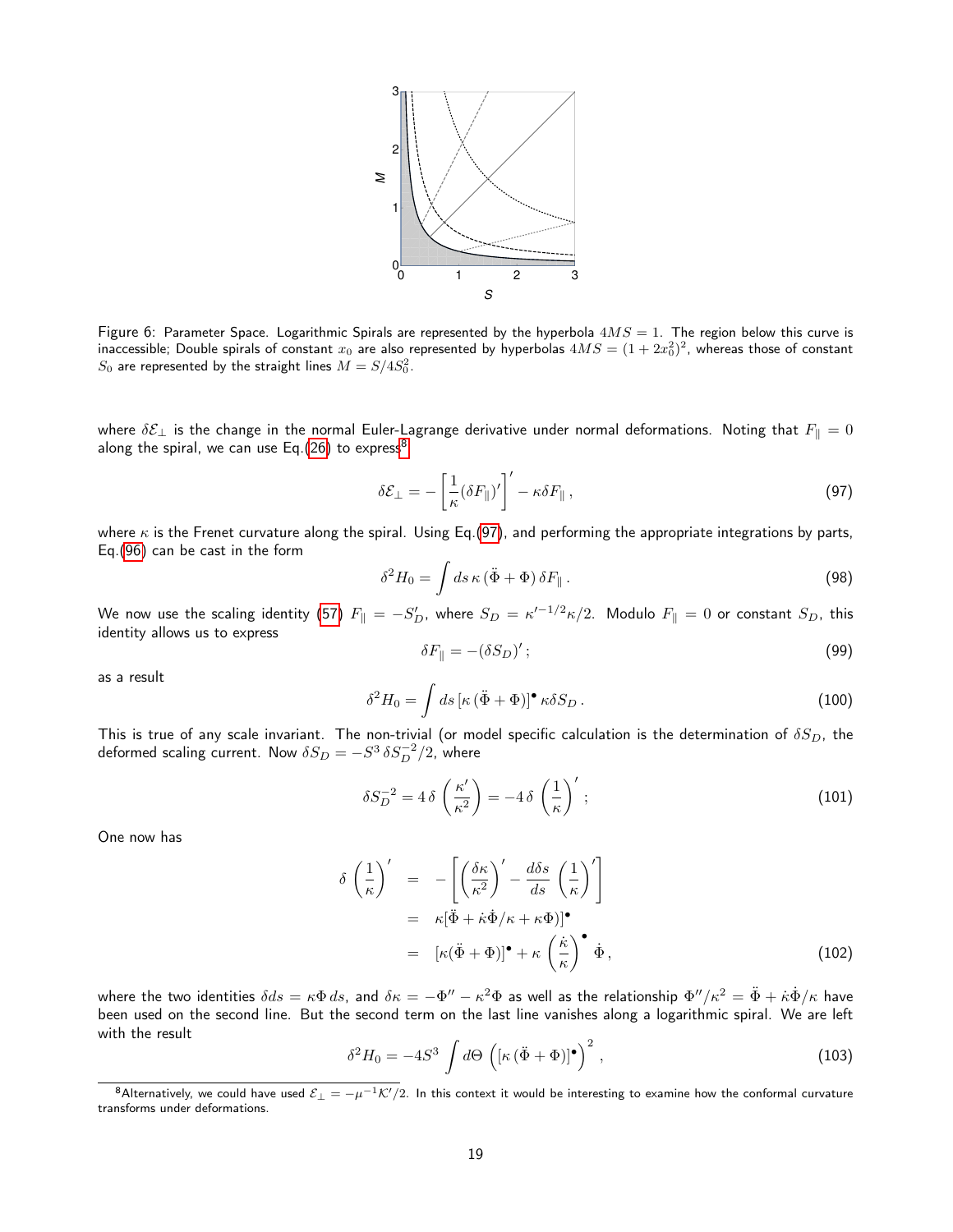an expression that is manifestly negative. Significant the energy is not a minimum in these states. From a physical point of view it would be more appropriate to associate an energy  $-H_0$  with curves. One should, however, be leery of assigning a physical significance to  $H_0$  itself. More relevant is that the energies yield identical conformally invariant Euler-Lagrange equations which, in a classical physical sense, are more fundamental and describe the simplest possible conformal mechanics, whatever sleight of hand has been played in its identification. This issue is addressed in reference [\[23\]](#page-23-15).

## 12 Conclusions: whither Spira Mirabilis

In this paper we have examined a minimal mechanical model in which logarithmic spirals occur as equilibrium states. The appropriate energy is Möbius invariant. In this setting the characteristic self-similarity of the Spira Mirabilis that inspired Jacob Bernouilli can be attributed to its identification as a tension-free equilibrium state of a Möbius invariant energy, and as such robbed of an intrinsic length scale. While the details have been fleshed out when the energy is the Möbius invariant arc-length the relationship between the breaking of conformal symmetry through the vanishing tension and self-similarity would appear to be of a fundamental nature. We have identified the four conserved currents, the tension and torque associated with the Euclidean invariance, in addition to the scaling and special conformal current associated with conformal invariance. Stationary states fall into conformal equivalence classes, each containing a logarithmic spiral. The conserved currents play a central role in the construction of these states.

A feature of local conformally invariants associated with curves is that they necessarily involve higher derivatives. The conformal arc-length these are first derivatives of the Frenet curvature; the corresponding conformally invariant bending energy [\(8\)](#page-3-0), quadratic in the conformal curvature, involving three derivatives of  $\kappa$ , an order physicists are unaccustomed to treating in the calculus of variations, and if obliged only do so reluctantly. Just as logarithmic spirals form the one-parameter family of tension-free states of the conformal arc-length, each conformally invariant energy will generate its own self-similar tension-free states. Moreover these states will generally exhibit internal structure missing in logarithmic spirals. Understanding how this additional structure overlays the elementary spiral growth is a line of research likely to be worth pursuing.

In a followup paper, we will outline how the framework we introduce here can be extended to Möbius invariant bending energies and other invariants. We again show how the Euler-Lagrange equation can be cast in a manifestly Möbius invariant form and sketch the construction of its self-similar tension-free states using the conserved currents. Logarithmic spirals occur; but as one might have suspected, additional self-similar states exhibiting internal structure are discovered as tension-free equilibrium states. Whereas all equilibrium states of the conformal arc-length are conformally equivalent to tension-free states, it is not clear if an analogous property holds in general.

One does not expect self-similar analogues of logarithmic spirals on Riemannian manifolds. Nor, in general, does one even possess a conserved tension. Nevertheless there are interesting analogues of some of the questions that have been explored here.

The original motivation for this work was the identification of tension-free states of the generalization of the conformal arc-length to three or higher-dimensions, given by

$$
S = \int ds \, (\kappa'^2 + \kappa^2 \tau_1^2)^{1/4} \,, \tag{104}
$$

where  $\tau_1$  is the first Frenet torsion [\[9,](#page-23-2) [24\]](#page-23-16). This problem has been addressed by Musso (in three dimensions) and extended by Magliaro et al to higher dimensions [\[24,](#page-23-16) [25\]](#page-23-17). These two papers are tours de force, but not for the faint-hearted. To identify self-similar states it is necessary to reexamine the problem with a focus on the tension, and how its vanishing propagates through the remaining conservation laws [\[7,](#page-23-0) [23\]](#page-23-15). This focus involves the dismantlement of conformal just as it did here in the simpler planar setting. It will be seen that these states exhibit considerably more structure than their planar counterparts. We will find that the scaling current constraints the torsion in terms of the curvature; and torque conservation provides a quadrature for  $\kappa$ . The vanishing special conformal current then permits the construction of the spatial trajectories in a spherical coordinate system adapted to the spiral apex and the torque axis.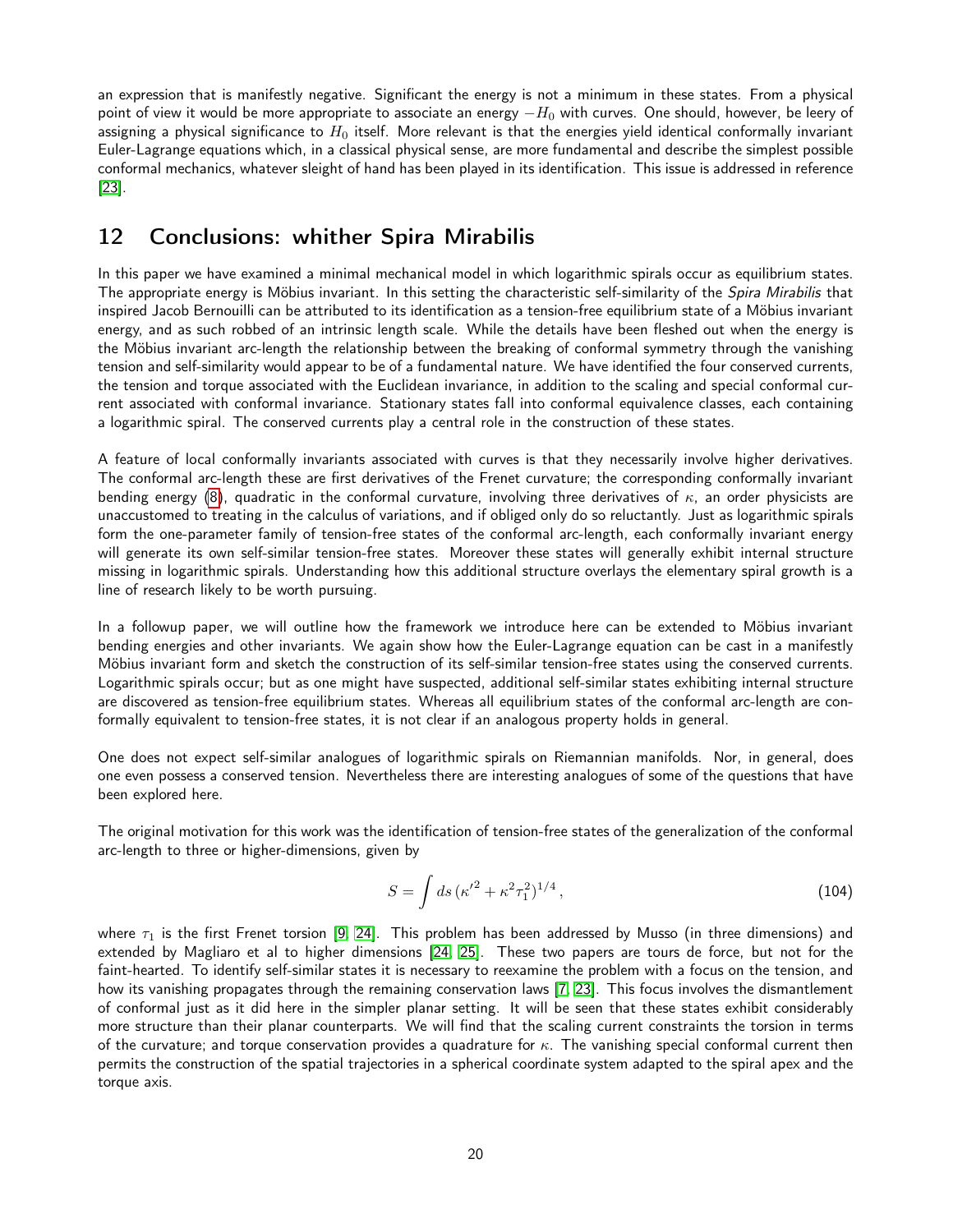These tension-free spirals form a two-parameter family of states labelled by their torque  $M$  and their scaling current  $S$ . In a planar logarithmic spiral  $4MS = 1$ . If the spiral is supercritical with  $4MS > 1$ , it exhibits a pattern of nutation between two oppositely oriented cones, twisting and untwisting within each cycle, while this cycle precesses as the spiral expands. Such spirals intersect all planes; as such they are the natural spatial analogues of the logarithmic spiral.

Time lapsed videos illustrating the trajectory described by the growing tendril of a climbing plant illustrate this expanding precessing pattern of nutating cycles as the tendril explores its environment in search of a point of attachment. A moment's thought suggests that the plant is solving a three-dimensional analog of the search for the shore described in the introduction. This coincidence will be addressed in [\[7\]](#page-23-0).

### Acknowledgments

Thanks to Denjoe O'Connor for drawing our attention to reference [\[8\]](#page-23-1). Partial support from CONACyT grant no. 180901 is acknowledged.

## Derivation of Eq.[\(13\)](#page-4-6)

The derivation of Eq.[\(13\)](#page-4-6) involves the identity

<span id="page-20-1"></span>
$$
\begin{array}{rcl}\n\mathbf{R}_{\mathbf{X}}\mathbf{R}_{\mathbf{X}}' & = & -2[1 - 2\hat{\mathbf{X}} \otimes \hat{\mathbf{X}}][\hat{\mathbf{X}} \otimes \hat{\mathbf{X}}' + \hat{\mathbf{X}}' \otimes \hat{\mathbf{X}}] \\
& = & 2[\hat{\mathbf{X}} \otimes \mathbf{P}_{\mathbf{X}}\mathbf{t} - \mathbf{P}_{\mathbf{X}}\mathbf{t} \otimes \hat{\mathbf{X}}],\n\end{array} \tag{105}
$$

where  $P_X$  is the projection orthogonal to X, which originates in the differentiation of the unit vectors appearing in  $R_{\mathbf{X}}$ :

$$
\hat{\mathbf{X}}' = \mathbf{P}_{\mathbf{X}} \mathbf{t} / |\mathbf{X}| \,. \tag{106}
$$

Using Eq.[\(105\)](#page-20-1) we have

<span id="page-20-2"></span>
$$
\mathbf{t} \cdot R_{\mathbf{X}} R_{\mathbf{X}}' \mathbf{n} = 2(\mathbf{n} \cdot \mathbf{X}) [(\mathbf{t} \cdot \hat{\mathbf{X}})(\mathbf{t} \cdot \hat{\mathbf{X}}) - \text{idem} - 1] / |\mathbf{X}|^2, \qquad (107)
$$

and also

$$
\mathbf{n} \cdot \mathbf{R}_{\mathbf{X}} \mathbf{R}_{\mathbf{X}}' \mathbf{n} = 0. \tag{108}
$$

It is now clear that

$$
\bar{\kappa} = \bar{\mathbf{t}} \cdot \frac{d\bar{\mathbf{n}}}{d\bar{s}} = -|\mathbf{X}|^2 \kappa + \mathbf{t} \cdot R_{\mathbf{X}} R_{\mathbf{X}}' \mathbf{n},\tag{109}
$$

which coincides, on using Eq.[\(107\)](#page-20-2), with the expression for  $\bar{\kappa}$  given in Eq.[\(13\)](#page-4-6).

## Derivation of Eq.[\(28\)](#page-6-5)

To derive Eq. [\(28\)](#page-6-5), let us begin by writing down  $H_{\kappa}$  explicitly in terms of the partial derivatives of H with respect to its arguments,

<span id="page-20-0"></span>
$$
H_{\kappa} = \frac{\partial \mathcal{H}}{\partial \kappa} - \left(\frac{\partial \mathcal{H}}{\partial \kappa'}\right)' + \left(\frac{\partial \mathcal{H}}{\partial \kappa''}\right)'' - \cdots \tag{110}
$$

Using [\(110\)](#page-20-0), we can reexpress the second term in Eq.[\(27\)](#page-6-8) as a derivative:

$$
H_{\kappa} \kappa' = \left[ \left( \frac{\partial \mathcal{H}}{\partial \kappa} \right) - \left( \frac{\partial \mathcal{H}}{\partial \kappa'} \right)' + \left( \frac{\partial \mathcal{H}}{\partial \kappa''} \right)'' - \cdots \right] \kappa'
$$
  

$$
= \mathcal{H}' - \left( \left[ \left( \frac{\partial \mathcal{H}}{\partial \kappa'} \right) - \left( \frac{\partial \mathcal{H}}{\partial \kappa''} \right)' \right] \kappa' + \left( \frac{\partial \mathcal{H}}{\partial \kappa''} \right) \kappa'' + \cdots \right)' .
$$
 (111)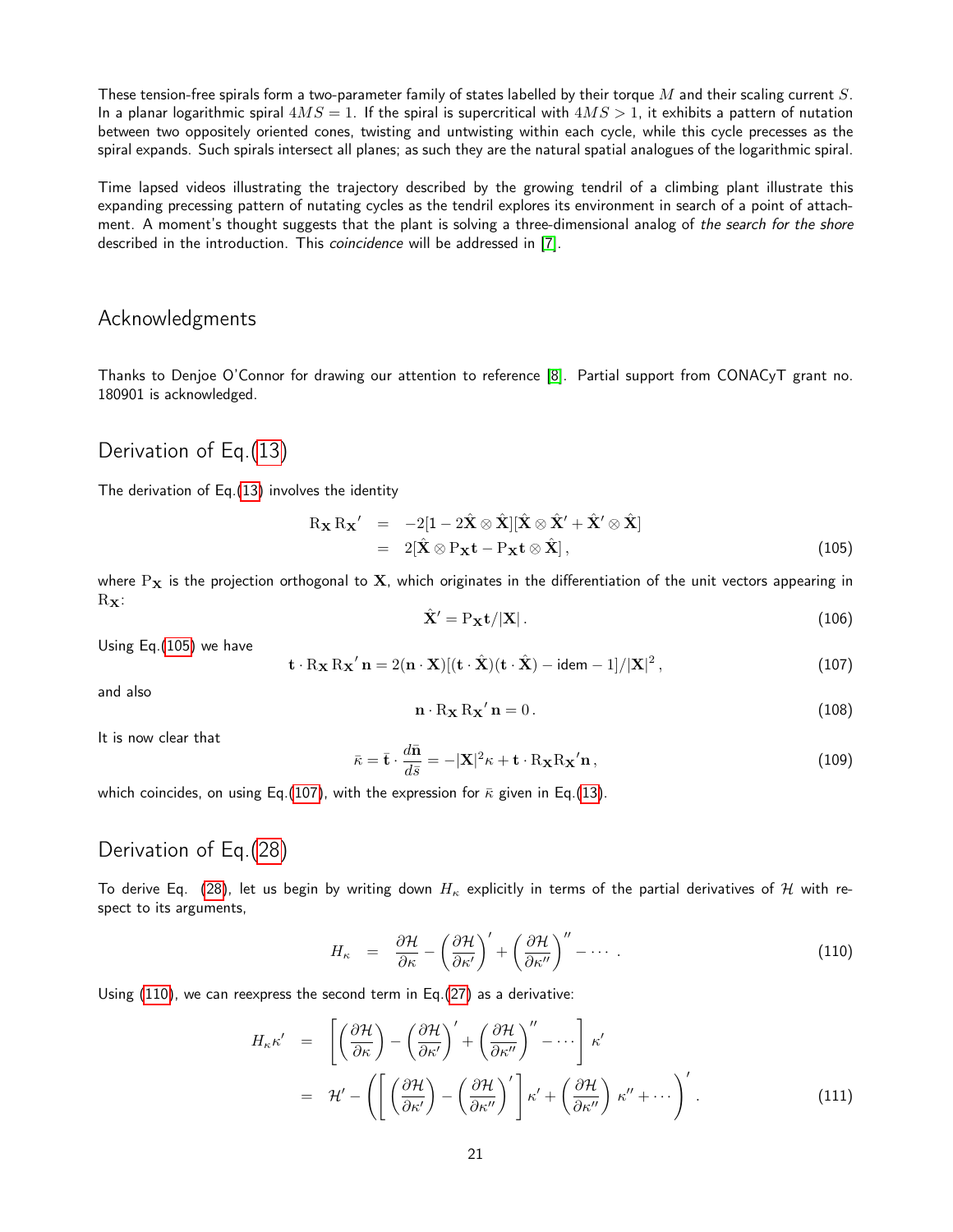Now if we employ this identity for the last term in Eq.[\(27\)](#page-6-8), we determine T modulo a constant of integration,  $\sigma$ :

$$
T = -\mathcal{H} + 2H_{\kappa}\kappa - \sigma + \left[ \left( \frac{\partial \mathcal{H}}{\partial \kappa'} \right) - \left( \frac{\partial \mathcal{H}}{\partial \kappa''} \right)' \right] \kappa' + \left( \frac{\partial \mathcal{H}}{\partial \kappa''} \right) \kappa'' + \cdots \tag{112}
$$

The constant  $\sigma$  is associated with the global constraint on the total arc-length implicit in this approach. If arc-length is not fixed, then  $\sigma=0.^9$  $\sigma=0.^9$  It is now possible to collect terms so that  $T$  is cast as the linear functional of  $H$ ,  $H_\kappa$  and the momenta,  $P_{\kappa}$ ,  $P_{\kappa'}$  and  $P_{\kappa''}$  given by Eq.[\(28\)](#page-6-5).

### F and rotation angles

Notice that Eq.[\(26\)](#page-6-2) can be cast very simply in terms of the rotation angle, Θ. Using  $d\Theta = \kappa ds$ , we have<sup>[10](#page-21-1)</sup>

$$
\mathcal{E}_{\perp} = -\kappa [\ddot{F}_{\parallel} + F_{\parallel}], \qquad (114)
$$

where the dot indicates differentiation with respect to  $\Theta$ . In equilibrium, with  $\mathcal{E}_\perp = 0$ , we have simple harmonic oscillation of  $F_{\parallel}$  with respect to  $\Theta$  with frequency  $2\pi$ : or

$$
\ddot{F}_{\parallel} + F_{\parallel} = 0, \tag{115}
$$

with solution

$$
F_{\parallel} = F_{\parallel 0} \cos(\Theta - \Theta_0). \tag{116}
$$

This is a completely general result.

### Special Conformal transformations

Here we derive the results for the behavior of geometrical quantities under special conformal transformations.

#### Transformation of arc-length:

In general,

$$
|\mathbf{X}|^2 \mathbf{R}_{\mathbf{X}} \mathbf{c})' = 2(\mathbf{X} \cdot \mathbf{t}) \mathbf{c} - 2(\mathbf{X} \cdot \mathbf{c}) \mathbf{t} - 2(\mathbf{t} \cdot \mathbf{c}) \mathbf{X},
$$
\n(117)

so that Eq.[\(60\)](#page-11-4) follows. To see this, describe arc-length along a curve parametrized by a fixed parameter  $t$  so that  $ds^2 = |\dot{\mathbf{X}}| dt^2$  and

$$
\delta ds^2 = 2(\dot{\mathbf{X}} \cdot \delta \dot{\mathbf{X}})dt^2, \qquad (118)
$$

where the dot represents differentiation with respect to  $t$ . In particular,

 $($ 

$$
\delta_{\mathbf{c}} ds^2 = 2 \mathbf{t} \cdot (|\mathbf{X}|^2 \mathbf{R}_{\mathbf{X}} \mathbf{c})' ds^2
$$
  
= -4( $\mathbf{X} \cdot \mathbf{c}$ ) ds<sup>2</sup>. (119)

#### Transformation of the basis vectors, the curvature and its derivatives

As a consequence of Eq.[\(60\)](#page-11-4), we find that

<span id="page-21-2"></span>
$$
\delta_{\mathbf{c}} \mathbf{t} = 2(\mathbf{X} \cdot \mathbf{t}) \mathbf{c} - 2(\mathbf{t} \cdot \mathbf{c}) \mathbf{X};\tag{120}
$$

$$
\mathbf{F} = F_{\parallel} \mathbf{t} - \dot{F}_{\parallel} \mathbf{n},\tag{113}
$$

which implies  $F^2 = F_{\parallel}^{\phantom{1}}{}^2 + \dot{F}_{\parallel}^2$ , providing a quadrature in equilibrium.

<span id="page-21-1"></span><span id="page-21-0"></span><sup>&</sup>lt;sup>9</sup>Even if we do fix arc-length, in the absense of additional constraints breaking scale invariance,  $\sigma = 0$  in equilibrium. 10 Equivalently,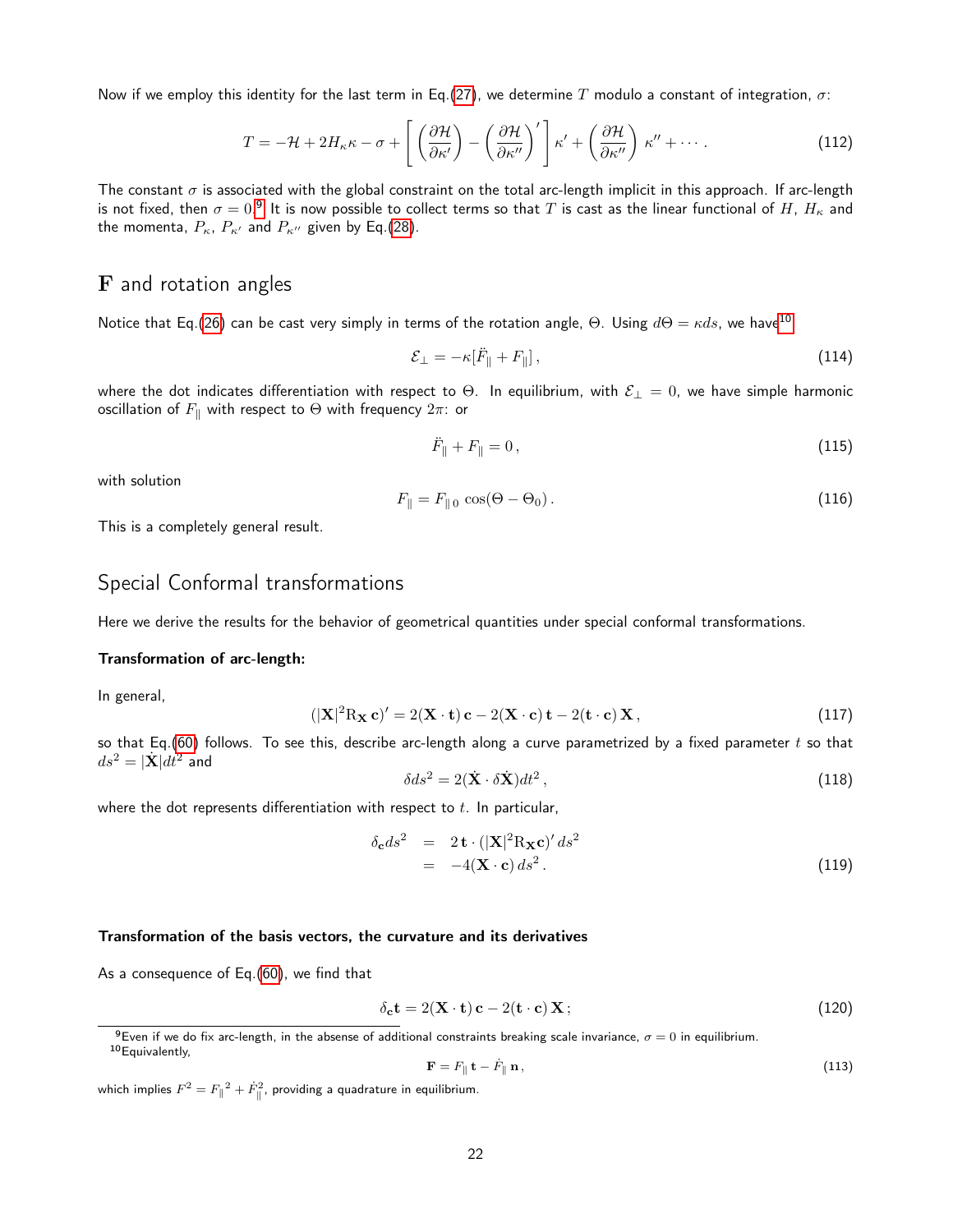Using  $\mathbf{t} \cdot \delta_{\mathbf{c}} \mathbf{n} = -\mathbf{n} \cdot \delta_{\mathbf{c}} \mathbf{t}$ , we also have

$$
\delta_{\mathbf{c}} \mathbf{n} = 2(\mathbf{X} \cdot \mathbf{n}) \mathbf{c} - 2(\mathbf{n} \cdot \mathbf{c}) \mathbf{X}.
$$
 (121)

In general, using the definition of  $\kappa$ , we have

<span id="page-22-7"></span>
$$
\delta \kappa = -\mathbf{n} \cdot \delta \mathbf{t}' \,. \tag{122}
$$

We now use Eqs.[\(9\)](#page-3-2), [\(60\)](#page-11-4), [\(120\)](#page-21-2) and [\(61\)](#page-11-5) to express the special conformally transformed acceleration appearing in the first term,

<span id="page-22-6"></span>
$$
\delta_{\mathbf{c}} \mathbf{t}' = 2\mathbf{c} - 2\kappa (\mathbf{X} \cdot \mathbf{n}) \mathbf{c} + 2\kappa (\mathbf{n} \cdot \mathbf{c}) \mathbf{X} - 2(\mathbf{t} \cdot \mathbf{c}) \mathbf{t} - 2\kappa (\mathbf{X} \cdot \mathbf{c}) \mathbf{n}.
$$
 (123)

Using Eqs.[\(123\)](#page-22-6) together with [\(61\)](#page-11-5) in Eq.[\(122\)](#page-22-7), we identify

$$
\delta_{\mathbf{c}} \kappa = 2[(\mathbf{X} \cdot \mathbf{c}) \kappa - (\mathbf{n} \cdot \mathbf{c})]. \tag{124}
$$

We conclude that  $^{11}$  $^{11}$  $^{11}$  Eqs.[\(62\)](#page-11-6) follows. From Eqs.[\(60\)](#page-11-4) and (62)(b) follow the invariance of conformal arc-length, consistent with the finite result derived in section [2.1](#page-4-5) by examining its behavior under inversion in circles.

## Derivation of Eqs.[\(82\)](#page-14-4)

Substituting the expression for G, given by Eq.[\(63\)](#page-11-2), into Eq.(??) we obtain

<span id="page-22-9"></span>
$$
-(H_{\kappa} + P_{\kappa}' + 2P_{\kappa''}\kappa\kappa')\mathbf{n} - \left(P_{\kappa}\kappa - 2\left(P_{\kappa''}\kappa'\right)'\right)\mathbf{t} - H_{\kappa}'\mathbf{X}_{\perp}
$$
  
+
$$
S\mathbf{t} - (\mathbf{X} \cdot \mathbf{t})\mathbf{F} = 0.
$$
 (125)

Using the decomposition [\(24\)](#page-6-9) of F into tangential and normal parts, and the definition of S given by Eq.[\(54\)](#page-10-1), the last two terms in Eq.[\(125\)](#page-22-9) can be expanded

$$
S\mathbf{t} - (\mathbf{X} \cdot \mathbf{t})\mathbf{F} = -F_{\perp}\mathbf{X}_{\perp} + \left(P_{\kappa}\kappa + 2\,P_{\kappa'}\kappa' + 3P_{\kappa''}\kappa''\right)\mathbf{t} \,. \tag{126}
$$

But  $F_{\perp}=-H_{\kappa}{}',$  so that Eq.(??) reads

$$
-(H_{\kappa} + P_{\kappa}' + 2P_{\kappa''}\kappa\kappa')\mathbf{n} + (5P_{\kappa''}\kappa'' + 2[P_{\kappa''} + 2P_{\kappa'}]\kappa')\mathbf{t} = 0.
$$
 (127)

It is now convenient to express  $P_{\kappa}$ ,  $P_{\kappa}$  and  $P_{\kappa}$  in terms of partial derivatives using Eqs.[\(29\)](#page-6-7): we have

$$
-\left(2\left(\frac{\partial\mathcal{H}}{\partial\kappa^{\prime\prime\prime}}\right)\kappa\kappa^{\prime}+\left(\frac{\partial\mathcal{H}}{\partial\kappa}\right)\right)\mathbf{n}+\left(2\left(\frac{\partial\mathcal{H}}{\partial\kappa^{\prime\prime}}\right)\kappa^{\prime}+5\left(\frac{\partial\mathcal{H}}{\partial\kappa^{\prime\prime\prime}}\right)\kappa^{\prime\prime}\right)\mathbf{t}=0.
$$
 (128)

The two projections must vanish which reproduces Eqs.[\(82\)](#page-14-4).

### **References**

- <span id="page-22-0"></span>[1] V. Romero, B. Roman, E. Hamm, and E. Cerda Spiral tearing of thin films Soft Matter, 9 8282-8288 (2013).
- <span id="page-22-1"></span>[2] D.W. Thompson, On growth and form, (Cambridge University Press, Cambridge, England, 1942).
- <span id="page-22-2"></span>[3] G. Harary and A. Tal, The Natural 3D Spiral Eurographics 2011, (M. Chen and O. Deussen, Guest Editors) 30 2 (2011); 3D Euler spirals for 3D curve completion Computational Geometry 45 115-126 (2012)
- <span id="page-22-3"></span>[4] S. Marsland and R. McLachlan Möbius Invariants of Shapes and Images SIGMA 12 080 (2016).
- <span id="page-22-4"></span>[5] S.R. Finch, The Logarithmic Spiral Conjecture https : //arxiv.org/abs/math/0501133 (revised 2016)
- <span id="page-22-5"></span>[6] S.R. Finch and Li-Yan Zhu, Searching for a Shoreline https : //arxiv.org/abs/math/0501123 (revised 2016)

<span id="page-22-8"></span> $^{11}(\delta_{\mathbf{c}}\kappa)' = 2(\mathbf{X}\cdot\mathbf{c})\,\kappa'.$